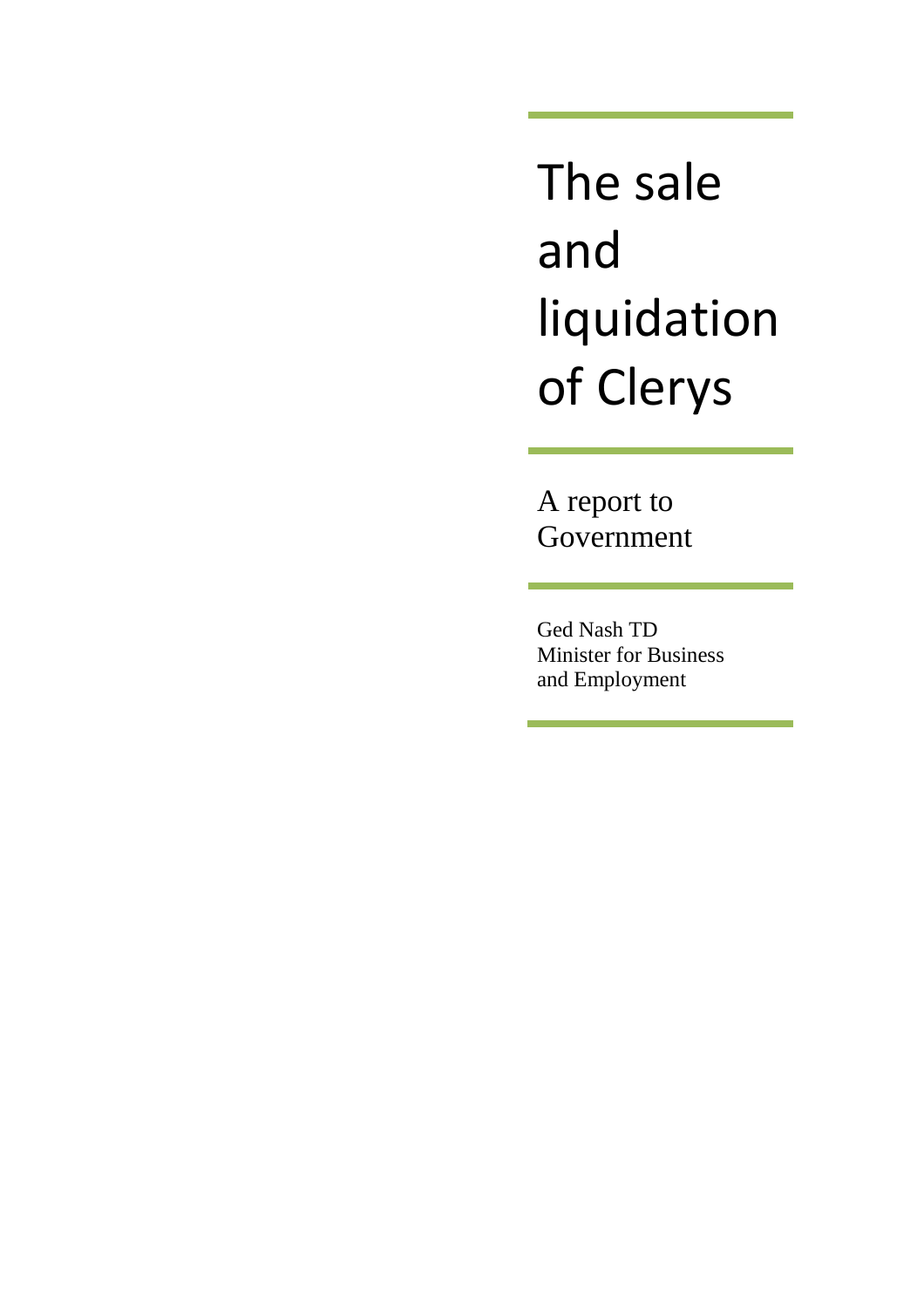# **Contents**

| Employees (Provision of Information and Consultation) Act 2006  14 |
|--------------------------------------------------------------------|
|                                                                    |
|                                                                    |
|                                                                    |
|                                                                    |
|                                                                    |
|                                                                    |
|                                                                    |
|                                                                    |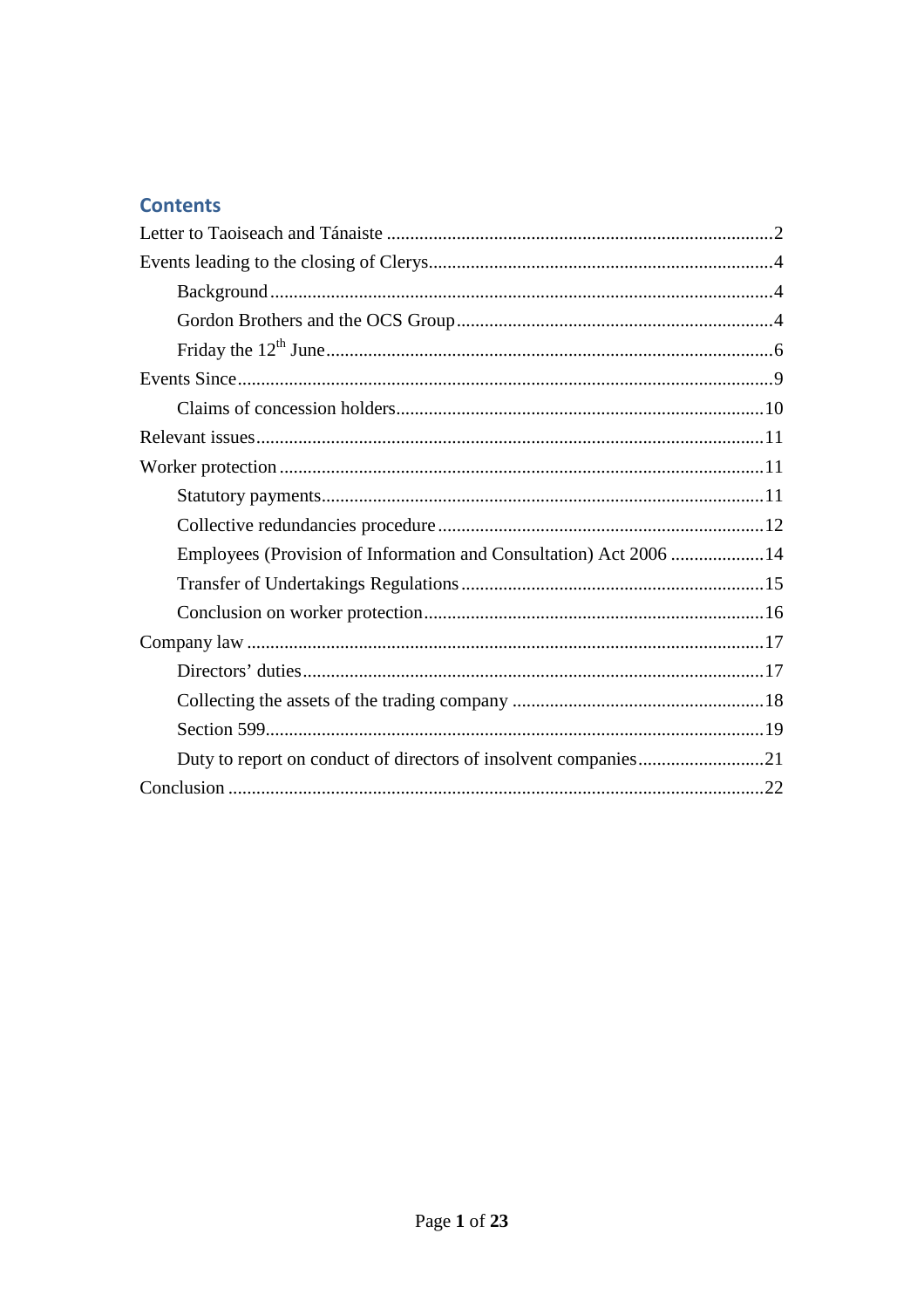# **Letter to Taoiseach and Tánaiste**

Enda Kenny TD Taoiseach, Joan Burton TD Tánaiste, Government Buildings, Dublin 2.

 $6^{\text{th}}$  July 2015

#### **Sale and liquidation of Clerys Department Store**

Dear Taoiseach and Tánaiste,

I was asked to report to the Government on the issues surrounding the sale and subsequent liquidation of Clerys, with particular emphasis on the suitability and efficiency of the relevant legislation.

The Clerys closure is something about which you have both expressed strong views, having described as "absolutely despicable" and "insensitive and appalling" the treatment of workers at the store who lost their jobs on the 12th June. Your comments in this regard reflect widespread public concern as to the manner in which Clerys was closed and as to how those whose livelihoods depended on the business were treated. Obviously, I share that concern. Equally obviously, the Government is concerned to obtain an early understanding of the sequence of events which has given rise to this controversy, and of those provisions of the law that may be relevant to it. Clearly, if the law does not provide an adequate response to situations such as this, we need to consider changing it.

The information I have gathered here is intended to provide the basis for an initial, and necessarily preliminary, review of these matters. What I have therefore provided is an outline of the issues that arise. To do this, I have gathered together the facts as presently understood and known. I have also described the response of various State Agencies to the events as they have unfolded. I believe it is important that the Government understand the legal provisions that may be relevant to those who claim they have suffered loss as a result of the liquidation of Clerys, and I have therefore identified and summarised the applicable statute law.

I am anxious to emphasise that it is not the purpose of this report to arrive at any conclusions of fact. The report refers to matters of fact as they appear from publicly available information and other documentation available to me, in particular the papers submitted to the High Court in connection with the winding up application. All these matters are subject to further investigation.

I am also conscious that the liquidators, the concessionaires, the workers and possibly affected Departments of State will have cause to consider and take legal advice on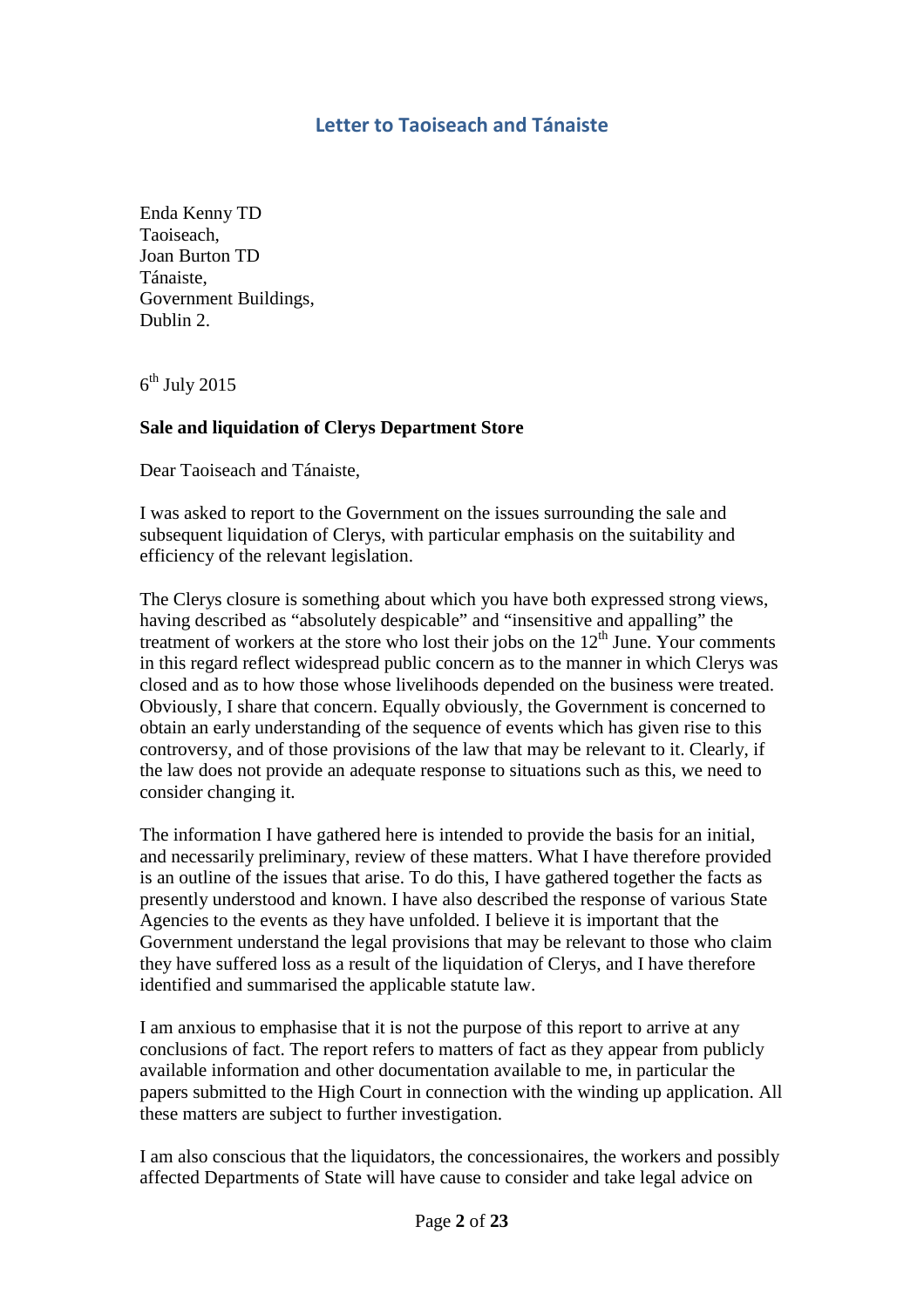remedies that may be available to them and that the liquidation of this company may take some time to conclude. Nothing I say here, at this very preliminary stage, should be interpreted as concluding that any particular legal remedy is available to any particular person, or against any particular party.

My concern is to ensure that the Government understands what happened based upon the information presently to hand, and understands also the relevant laws in place to protect employees and creditors and to recover corporate assets in the course of a liquidation.

When commenting on the provisions of company law that I have highlighted, I am interpreting what I believe was the policy intention of the Oireachtas in enacting them. Whether these provisions prove to be relevant in this case will of course be a matter for further and detailed legal consideration. Naturally, I believe that, if the law is tested and proves to be ineffective, then it must be corrected.

I do not, however, at this stage express the view that there are deficiencies in the legislative framework. But it is important that the issues arising in the course of this liquidation are kept under review and are considered by the appropriate bodies, if the law does prove wanting in any respect.

Finally, the report has been prepared without the benefit of consultation with, or the views of, the present or former owners of the business, or the directors of the trading company. It is possible that, with the benefit of the views of such persons, a different view of facts to which I refer would emerge. I hope that they will in early course make publicly known their position on the issues that have given rise to such concern. In that connection, I am publishing with this report my correspondence with the purchasers of the OCS Group, Natrium Ltd.

I hope that this report may prove useful to my colleagues.

Yours sincerely,

Ged Nash TD Minister for Business and Employment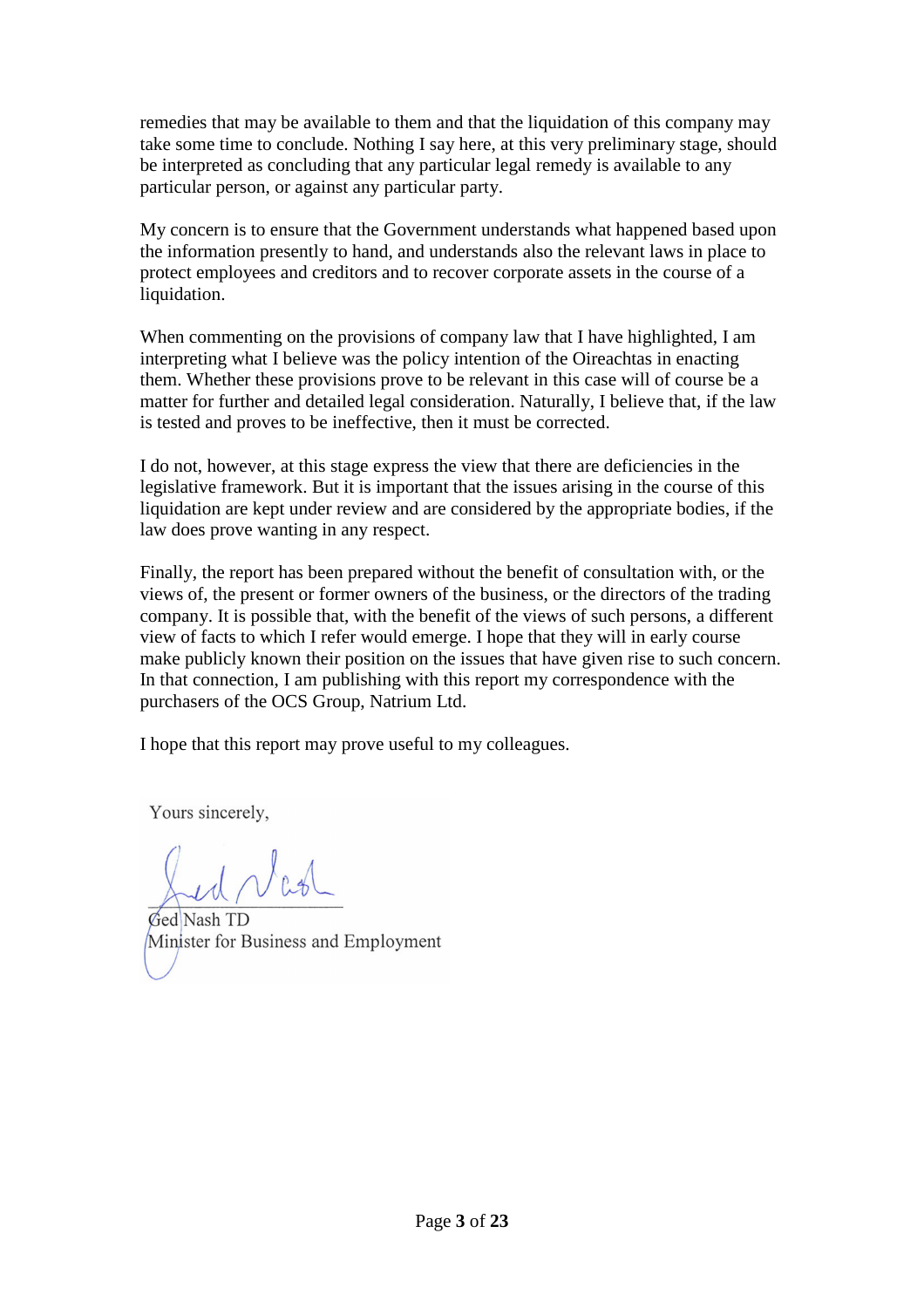# **Events leading to the closing of Clerys**

#### **Background**

Clerys department store on O'Connell Street in Dublin has a history that goes back to 1853. The current building dates from 1922, the original having been destroyed in the 1916 Easter Rising. It stands at the heart of the main street of our nation's capital city. Clerys is a focal point, Clerys' clock a rendezvous.

The firm has had its trading difficulties over the years. It originally opened as 'The New or Palatial Mart', one of the world's first purpose-built department stores. In 1883 the business was taken over and renamed by MJ Clery. In 1941 the firm was bought, out of receivership, by Denis Guiney. His widow Mary Guiney continued to chair the firm until her death in August 2004, at 103 years of age.

Until 2012, the owners and operators were Clery & Co (1941) plc, Denis Guiney Ltd and Yterrbium Ltd. They also owned Guineys of Talbot Street and Denis Guiney Furnishings, which operated Clerys Home Furnishing stores in Leopardstown and Naas.

In 2012 the company was again put into receivership, by Bank of Ireland. The business had been struggling in recent years, with severely depressed consumer spending and the need to restructure its debts. During receivership it continued to operate business as usual, with most staff unaffected by the move, although the smaller stores were closed. The aim was to sell Clerys as a going concern.

#### **Gordon Brothers and the OCS Group**

In September of that year, Clerys was bought from receivership by Gordon Brothers. The Gordon Brothers Group is described as an advisory, lending and investment firm, with offices worldwide. The parent company is Gordon Brothers Group LLC, incorporated in the State of Delaware and having its registered office and headquarters in Boston, Massachusetts.

Gordon Brothers Europe is the trading name of Gordon Brothers International LLC, which is a wholly owned, UK-incorporated, subsidiary of the US firm. Gordon Brothers Europe describes itself as providing asset valuation and due diligence services, as well as restructuring and disposition solutions, supported with capital, to the retail, wholesale, commercial and industrial brand and property sectors. In the UK the company has been involved with the liquidation, property closures and stock clearances of many high street names.

Gordon Brothers had that August set up a new company structure, the OCS Group, seemingly for the purpose of acquiring Clerys. A holding company, OCS Investment Holdings Ltd, was incorporated on the  $15<sup>th</sup>$  August 2012 and two fully-owned subsidiaries, a trading company, OCS Operations Ltd, and a property owning company, OCS Properties Ltd, were incorporated on the  $16<sup>th</sup>$  August 2012. The three companies each had the same two individuals as their directors.

To complete the picture, the holding company was in turn wholly owned by Gordon Brothers International LLC, the UK firm, while the ultimate parent company was the US firm Gordon Brothers Group LLC.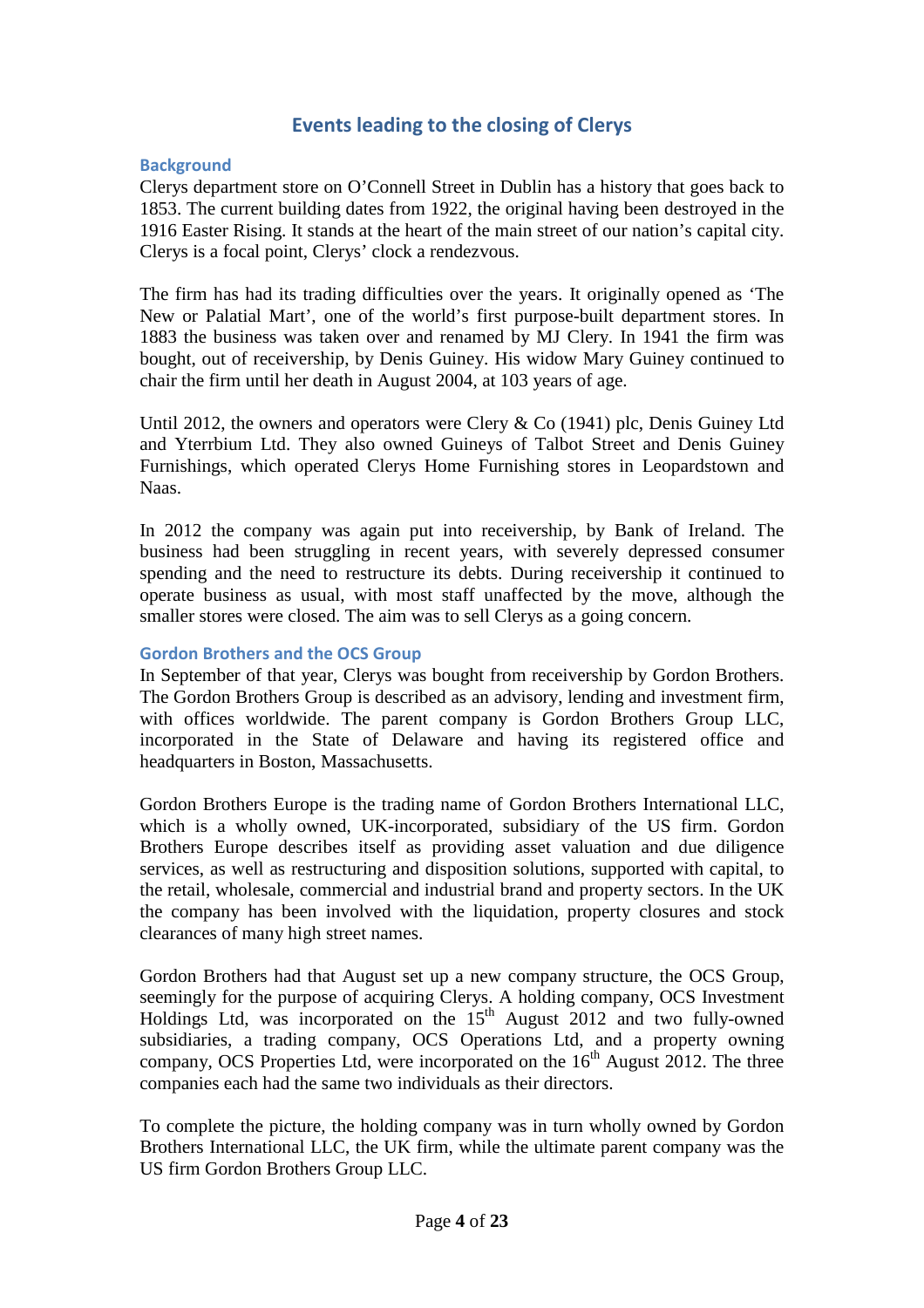The winding up petition presented to the High Court on the  $12<sup>th</sup>$  June 2015 provides more details. It discloses that, when the OCS Group bought Clerys, the trading company acquired the assets of the business, including its employees, intellectual property and goodwill but not including the title to the store. The property company acquired the building. The ownership of the building was thus separated from the trading arm of the business. At the time of preparing this report, I have no information as to why this was done, nor is there a clear picture available as to how the ownership of the building and trading operations had been treated prior to the purchase.

The trading company then entered into a 2 year letting agreement with the property company. The 2 year period was extended subsequently but the lease in fact expired on the  $16<sup>th</sup>$  March this year. It does not appear that any attempt was made to extend that lease.

The trading company – the entity that has gone into liquidation – thus proceeded from around September 2012 to carry on the Clerys business, but now as a tenant of the O'Connell Street premises, paying rent to the property company. Its income was generated from sales of its own stock and also from around 50 concession holders, who paid Clerys a percentage of their turnover. The trading company employed around 130 staff and the concession holders had about 330 direct employees.

Clerys' own staff had transferred to become employees of the trading company with their terms and conditions of employment intact, in keeping with the European Communities (Protection of Employees on Transfer of Undertakings) Regulations 2003.

Accounts filed in 2014 were prepared by the directors on a going concern basis, as financing facilities provided by its parent company were not required to be repaid until September 2016. The accounts recorded that: "[t]his should enable the company to meet its debts as they fall due".

The following year's financial statements were prepared up to the  $31<sup>st</sup>$  January 2015. According to the winding up petition and accompanying affidavit, Gordon Brothers had decided to sell the OCS Group in that month and had retained IBI Corporate Finance to sound out potentially interested parties.

The directors' report accompanying the financial statements refers to this. Under the heading "Going Concern", it was again stated that financing facilities from the parent company were not required to be repaid until September 2016. It was further stated that Gordon Brothers had "undertaken a strategic review" of the holding company, the trading company's parent, and that "[t]his review has delivered a number of expressions of interest in the business as a going concern and it is anticipated that 100% of the shares in OCS Investment Holding Ltd will be sold on this basis. Consequently, the directors consider it appropriate to prepare the company's financial statements on a going concern basis."

However, the auditors Grant Thornton gave a qualified opinion in relation to this report. They explained that –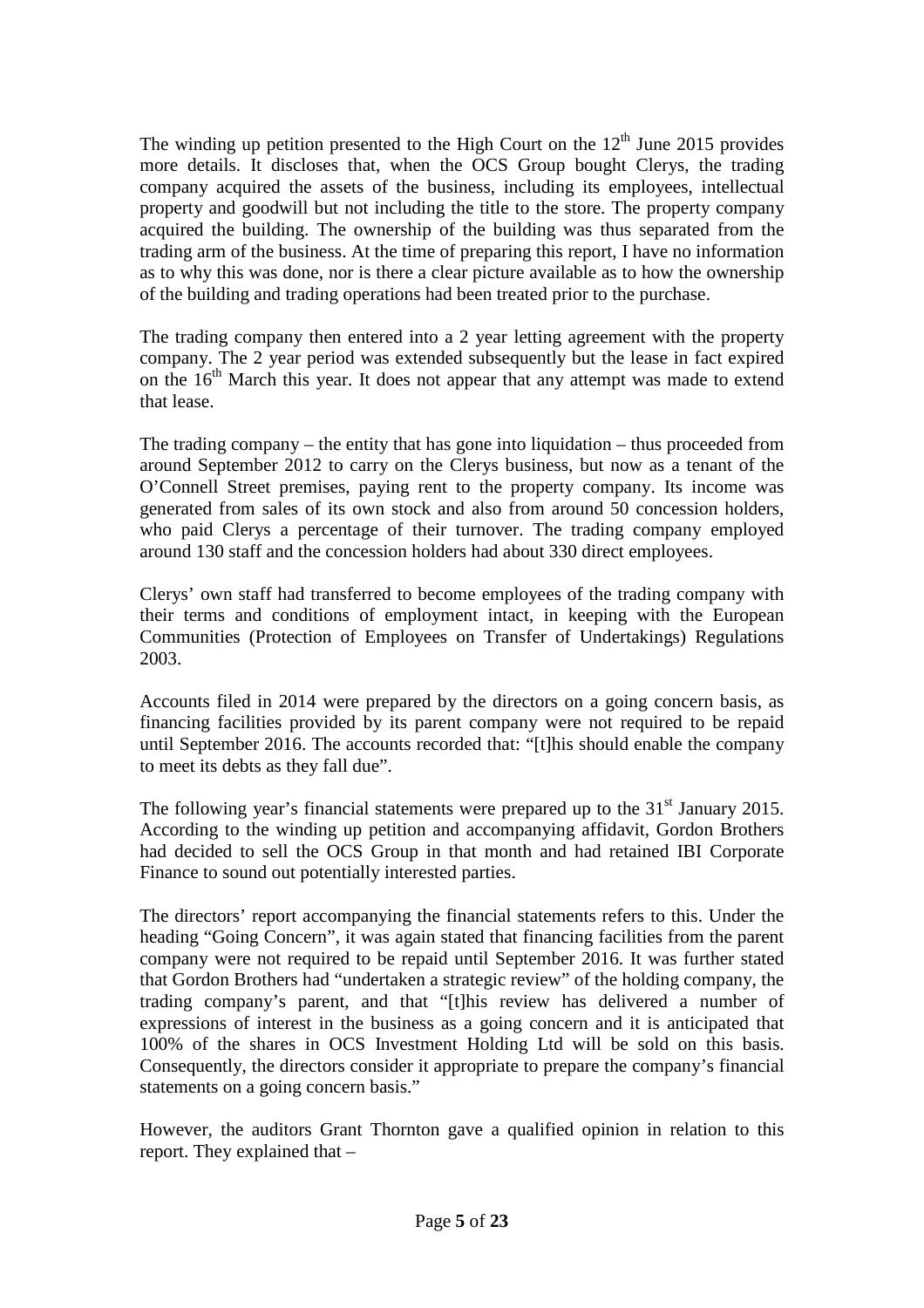"The audit evidence available to us was limited because the present directors are not in a position to provide visibility as to the continued financing arrangements of the company by prospective purchasers, which is needed for the assessment of the appropriateness of the going concern basis of preparation of the financial statements. Consequently we are unable to take adequate steps to satisfy ourselves that it is appropriate to adopt the going concern basis."<sup>1</sup>

These financial statements were signed off by the directors and auditors on the  $11<sup>th</sup>$ June, the eve of sale. The winning bid had been made by Natrium Ltd, a joint venture between D2 Private and funds managed by Cheyne Capital Management (UK) LLP. According to its press statement of the  $19<sup>th</sup>$  June 2015, Natrium was established to invest in a range of real estate projects in Dublin and specifically Dublin City Centre. It also states that the acquisition of the Clerys property and adjacent properties is understood to be its first development project.

# **Friday the 12th June**

A number of transactions took place on Friday the  $12<sup>th</sup>$  June 2015, apparently in rapid succession. These steps involved the appointment of new directors of the trading company, which employed the Clerys' staff. Those new directors were a Mr Brendan Cooney and a Mr Jim Brydie. And, as outlined below, Mr Brydie in return for a payment by him of a sum of  $\epsilon$ 1, acquired the issued share of the trading company.

Mr Brydie and Mr. Cooney are insolvency specialists. They were not involved with regard to the sale of the OCS Group and were not part of the negotiations leading to that sale.<sup>2</sup> However, they were approached by Natrium and asked to accept an appointment as directors to the board of the trading company.<sup>3</sup> They were aware that Natrium intended to acquire the OCS Group and to shortly thereafter sell on the shares of the trading company to Mr. Brydie.<sup>4</sup> Upon being asked to accept appointments as directors, Mr. Brydie and Mr. Cooney carried out certain due diligence on the company and sought information on Natrium's proposed acquisition of OIHL prior to appointment.<sup>5</sup> In particular, and as part of this due diligence exercise, they examined the company's financial position based on its accounts and the company's entitlement under the lease. $6$ 

My understanding of the steps that occurred on Friday June  $12<sup>th</sup> 2015$  is solely based on the information presented to the High Court in connection with the application to appoint a provisional liquidator over the trading company. According to Mr Brydie's affidavit, the sequence of events was as follows.

<sup>&</sup>lt;sup>1</sup> Exhibit JB7 to affidavit of Jim Brydie sworn on 12<sup>th</sup> June 2015 to ground the petition to wind up OCS Operations Ltd.

<sup>2</sup> Affidavit of Jim Brydie, para 23.

<sup>&</sup>lt;sup>3</sup> Affidavit of Jim Brydie, para 23.

<sup>&</sup>lt;sup>4</sup> Affidavit of Jim Brydie, para 23.<br><sup>5</sup> Affidavit of Jim Brydie, para 26.

<sup>6</sup> Affidavit of Jim Brydie, para 26.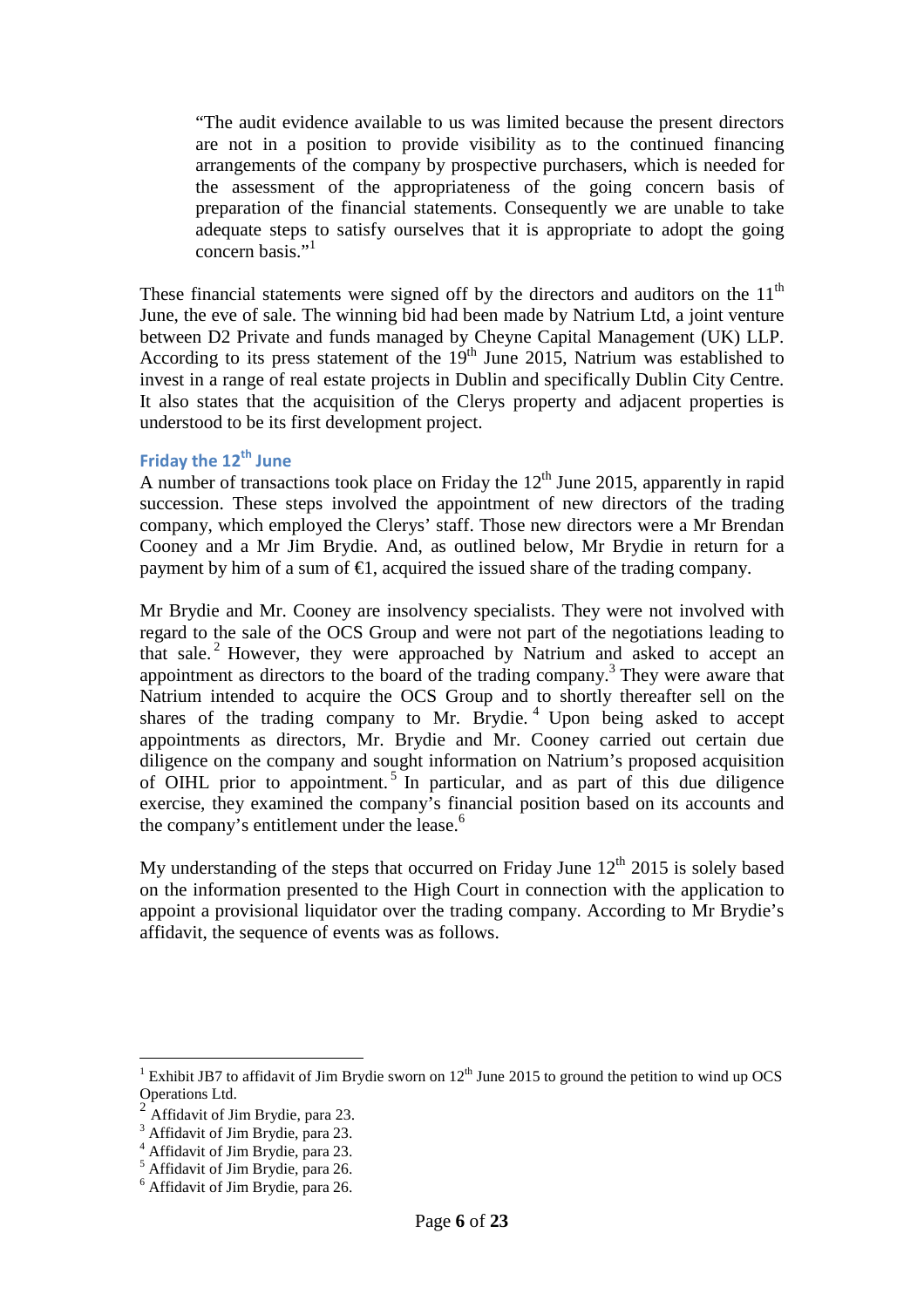- 1. Natrium bought the holding company from Gordon Brothers, by acquiring its shares. Natrium thereby became full owners of the OCS Group, including its two subsidiaries. This occurred on the  $12<sup>th</sup>$  June 2015.<sup>7</sup>
- 2. The directors of the trading company then resigned and Mr Cooney and Mr Brydie were immediately appointed as its new directors. Mr. Brydie avers that he was appointed '*on*' the sale of the OCS Group to Natrium.<sup>8</sup> I understand by this is meant that the directors were appointed contemporaneously with or immediately after the sale. According to Mr Brydie's affidavit, Mr Brydie and Mr Cooney were appointed at 1:15 a.m. on the morning of Friday the  $12<sup>th</sup>$ June<sup>9</sup>. It thus appears to follow that the sale of the holding company occurred at some point between midnight and 1.15 am on that day.
- 3. The holding company transferred the shares in the trading company to Mr Brydie, one of these two new directors. This occurred '*shortly after Natrium's acquisition'* of the holding company.<sup>10</sup> It seems to be suggested in the affidavit that it was also after Mr. Brydie had been appointed as a director of the trading company. <sup>11</sup> The affidavit explains that: "*In order to remove the [trading company] from the OCS Group, Natrium wished to ensure that the shares in the company were transferred to an entirely distinct and separate entity and it was on this basis that Mr Brydie was asked to accept the transfer of the shares in the company for the sum of*  $\epsilon l$ ".<sup>*12*</sup> The reason that Natrium was so anxious to ensure that the shares in the trading company were transferred to a distinct and separate entity, so soon after acquiring the holding company, is not recorded in the affidavit.
- 4. The affidavit suggests that following their appointment at 1.15 am , but before the preparation of the affidavit presented to the High Court that afternoon, Mr. Brydie and Mr. Cooney (the former of whom, I should restate has averred that he and Mr. Cooney undertook 'certain due diligence' on the trading company before their appointment) did the following :
	- i. they met with the company's existing management to discuss the company's financial situation, the employees and the prospects of its survival: $13$
	- ii. they reviewed the company's financial statements for the periods ending the  $1<sup>st</sup>$  February 2014 and 31 $<sup>st</sup>$  January 2015, pro forma</sup> management accounts and management future projections;<sup>14</sup>
	- iii. they determined that the company was balance sheet insolvent, decided that the company would have a cash flow deficiency in August of 2015 and would require further additional funding in order to continue to trade:<sup>15</sup>

 $\overline{a}$ 

<sup>7</sup> Affidavit of Jim Brydie, para 21.

<sup>8</sup> Affidavit of Jim Brydie, para 22.

<sup>9</sup> Affidavit of Jim Brydie, para. 25.

<sup>&</sup>lt;sup>10</sup> Affidavit of Jim Brydie, para 21.

<sup>&</sup>lt;sup>11</sup> Affidavit of Jim Brydie, para 21.

<sup>&</sup>lt;sup>12</sup> Affidavit of Jim Brydie, para 24.

<sup>&</sup>lt;sup>13</sup> Affidavit of Jim Brydie, para 27.

<sup>&</sup>lt;sup>14</sup> Affidavit of Jim Brydie, para 27.

<sup>&</sup>lt;sup>15</sup> Affidavit of Jim Brydie, para 29.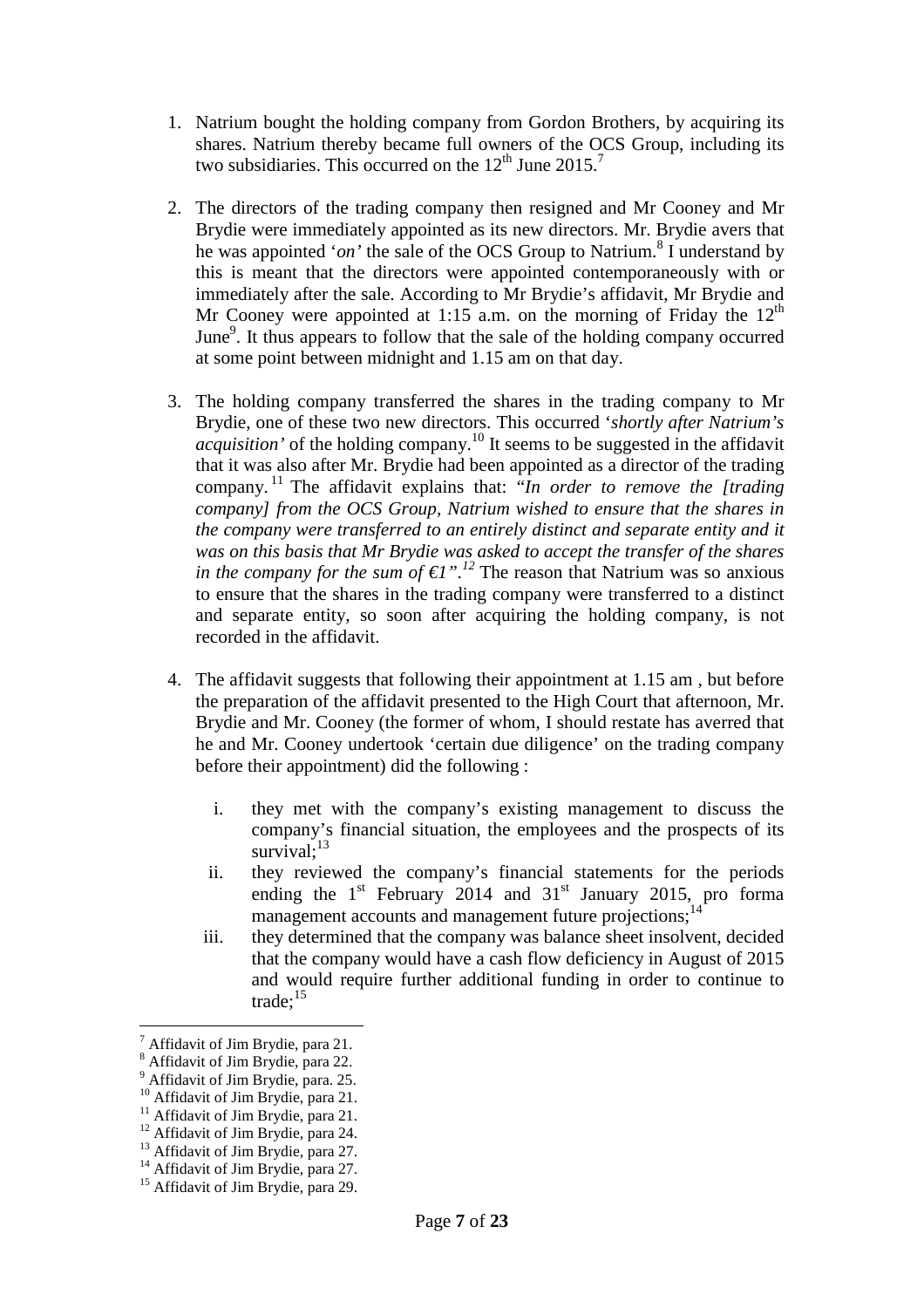- iv. they were advised that there was an upcoming payment to concession holders due to be paid on the  $15<sup>th</sup>$  June 2015 and that there were insufficient funds to enable the company to effect these payments but that in the past such shortfalls would have been covered by the company's parent, OCS Investment Holdings Ltd;<sup>16</sup>
- v. the two directors discussed the company's need for additional funding and considered whether the holding company might advance further monies: $17$
- vi. they were (presumably following that conversation between themselves) provided with a letter from the holding company confirming unequivocally that it was no longer in a position to provide any further financial support to the company; $^{18}$
- vii. they considered the company's entitlement to occupy the department store;<sup>19</sup>
- viii. it seems that, although no request had been made by the property company that it vacate the premises, the directors decided to write that day to the property company seeking confirmation that they would get a new lease, and they did so write.  $20$ 
	- ix. However, they got an immediate reply to their letter, informing them that they would not get a new lease and that, if necessary, a notice to quit the premises would be served on them.<sup>21</sup>
	- x. At some point following these actions, Mr. Brydie signed a resolution noting the unanimous recommendation of the directors of the company that in view of its insolvency, the company should be wound up by the Court. $^{22}$

The affidavit presented to the High Court does not state over what time period these various steps occurred. Nor does it state which, if any, of these steps had been planned in advance.

- 5. The petition for the appointment of a provisional liquidator was brought before the court on the afternoon of Friday the  $12<sup>th</sup>$  June. The application was successful.
- 6. At about 5.30pm on the  $12<sup>th</sup>$  June, the workforce were informed that the store would that evening close for good and that they would be immediately laid off. Some 134 Clerys staff were directly affected, while some 330 workers employed by the 50 concession outlets face uncertain futures. The concession workers were due to be given their monthly payments on Monday the  $15<sup>th</sup>$ June, the next business day. These monies are not yet available to them.

 $\overline{a}$ 

<sup>&</sup>lt;sup>16</sup> Affidavit of Jim Brydie, para 29.

<sup>&</sup>lt;sup>17</sup> Affidavit of Jim Brydie, para 30.

 $18$  Affidavit of Jim Brydie, para 30.

<sup>&</sup>lt;sup>19</sup> Affidavit of Jim Brydie, para 31.

<sup>20</sup> Affidavit of Jim Brydie, para 32.

<sup>&</sup>lt;sup>21</sup> Affidavit of Jim Brydie, para 32.

 $22$  Exhibit JB10 to the Affidavit of Mr. Brydie.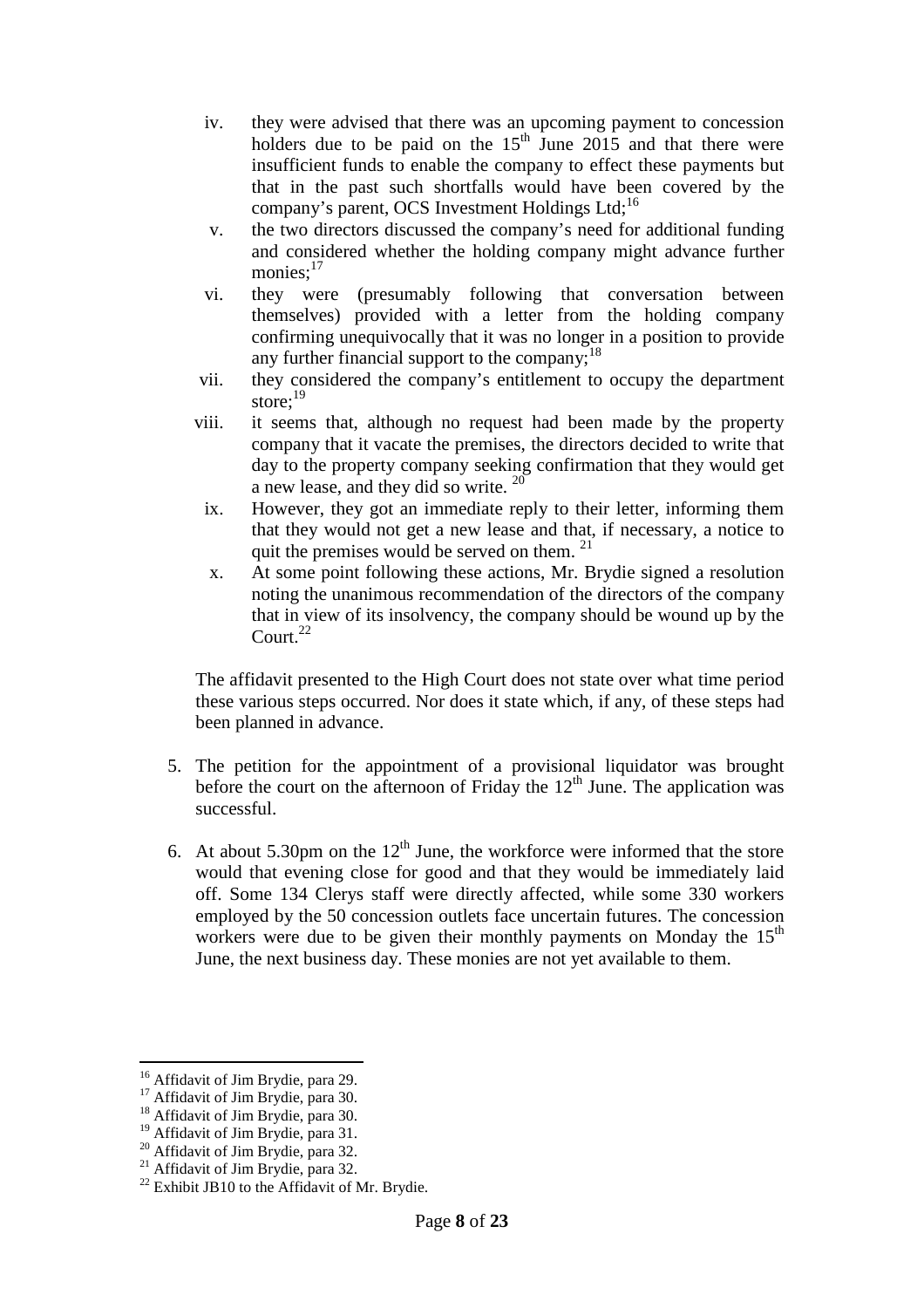## **Events Since**

There has been no engagement between Natrium and the workforce or their unions since the closure. I have subsequently met with some of the affected workers and have kept in close contact with their unions, SIPTU and Mandate. I called on the new owners to engage with the staff and their representatives and to outline their plans for the business and this landmark site.

In a statement of the  $19<sup>th</sup>$  June, Natrium said that, while it was conscious that the 'necessary' closure of the department store had had a very serious impact on the former employees: "We are advised that all issues with respect to the liquidation of the operating company are legally a matter for the court-appointed liquidator".

A letter to me of the same date from Ms Deirdre Foley, for and on behalf of Natrium, says: "In the meantime, we can confirm that we will continue to continue to cooperate fully with the Joint Provisional liquidators of OCS Operations Ltd in relation to any information or queries they may have".

A subsequent letter of the 3<sup>rd</sup> July repeats these points, regrets that Natrium representatives would not be available to meet me until the  $13<sup>th</sup>$  July – which is outside the timeline for my finalising and furnishing this report – and asked me to note in my report that "we offered to meet with you in your report to discuss the future redevelopment of the properties and the creation of a substantial number of sustainable jobs".

I had met the provisional liquidators, Eamonn Richardson and Kieran Wallace of KPMG, on the previous Tuesday the  $16<sup>th</sup>$  June. They told me that at that stage they had had no engagement with either the previous owners, Gordon Brothers, or the new owners of the OCS Group, Natrium.

The liquidators had, however, met with union representatives. They confirmed to me that the employees would get only basic statutory redundancy, there being no funding available for any additional ex-gratia redundancy payments. The liquidators' first priority was to ensure that all staff received their P45 forms, so as to facilitate social welfare claims. I understand that all  $P45s$  were issued by the  $18<sup>th</sup>$  June. Each former employee is to be met individually by one of the liquidators' 10-strong team to assist them with their individual claims.

By the morning of the  $15<sup>th</sup>$  June, NERA call centre staff were briefed on the issue by management and were prepared for any calls coming through. The Department worked closely with the Department of Social Protection, providing advice and assistance to affected workers. The Department of Social Protection assembled a team of people to meet with and advise the workers in relation to entitlements to jobseekers payments, secondary payments such as rent supplement and future options in relation to alternative employment, training and education. Arrangements were made for Social Protection staff and staff of the National Employment Rights Authority to meet with workers. The Department of Social Protection informed its network of local offices in the greater Dublin area of these developments to ensure that claims from affected workers are processed in a speedy and sensitive manner. The Department of Social Protection will deal promptly with individual applications submitted in respect of the Insolvency Protection Scheme by the liquidator.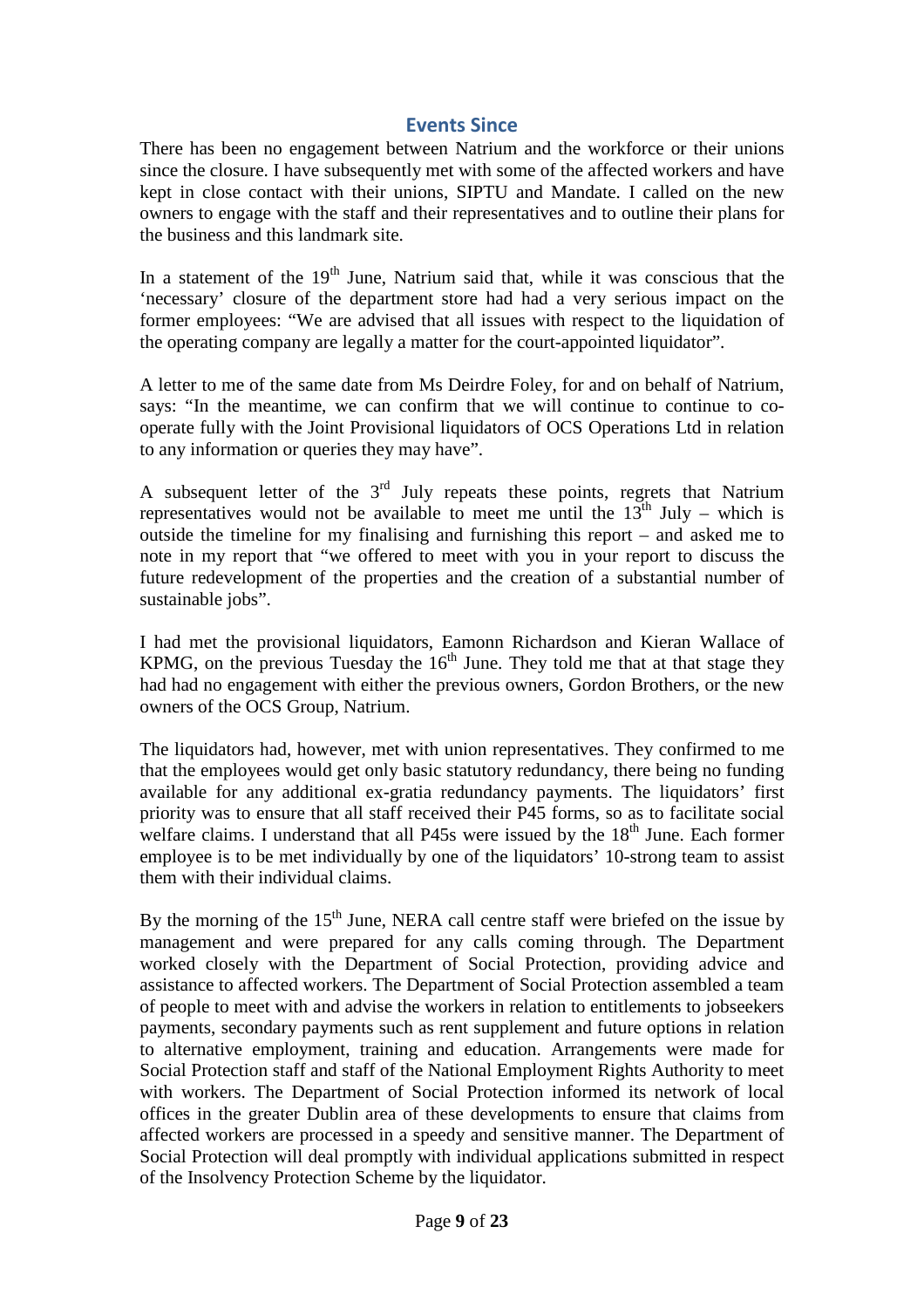Officials from the Department of Social Protection have worked closely with the liquidator and staff to make sure that payments are expedited and processed. And officials from the National Employment Rights Authority are also working with the Department of Social Protection, to provide advice and assistance to affected workers.

#### **Claims of concession holders**

The particular difficulties faced by the concession holders as a result of the liquidation deserve consideration. As I mentioned earlier, I met representatives of the concession holders on the  $17<sup>th</sup>$  June. They confirmed to me that the practice in Clerys was that the trading company collected cash and other payments from customers throughout the store and then, each month, paid the concession holders the takings it had collected on their behalf, minus its own commission. Payments to concession holders were due to be made on Monday the  $15<sup>th</sup>$  June.

The immediate consequence of the closure of the store was that these concession holders had no access to their own stock, which remained on the premises. I understand that this immediate issue was resolved with the liquidators relatively smoothly, since the assets in question did not belong to the trading company and so do not form part of the liquidation process.

On the separate question of their entitlement to their takings for the previous month, the concession holders have engaged legal representation and are in communication with the liquidators. The liquidators confirmed to the High Court today  $(6<sup>th</sup>$  July) that it was their intention to investigate fully the issues raised by the concessionaires. They confirmed that a number of the concession agreements contained clauses which provided that the concessionaire's net trading receipts would be held 'on trust' by the trading company pending remittance of these funds to the concessionaire. The liquidators have reviewed all the concession agreements and identified those that included this wording. The trading company operated one bank account into which all trading receipts were lodged, including both company receipts and concessionaire receipts, and for which all payments were made. The liquidators are taking legal advice on this question of a trust claim by some concessionaires in respect of trade receipts, which may be traceable into the bank account. They informed the High Court it was likely to be necessary to apply to court for directions in respect of these claims.

Clearly, it will fall to the liquidators, under High Court supervision, to consider the claims being advanced on behalf of the concession holders and then to deal with those claims in accordance with the rules governing distributions in a winding up. Until we have all the relevant facts, it would be pointless to express an opinion on these issues.

The directors had recorded in the financial statements that the trading company was a going concern – it could pay its debts as they fell due – because of the financing facilities provided by its parent. The liquidators will no doubt seek to establish whether or when the directors appreciated that such financial support could no longer be relied upon. It may also be necessary for the liquidators to examine closely the question whether any significance should attach to the timing of the sale and winding up application – one working day before significant payments to the concession holders fell due.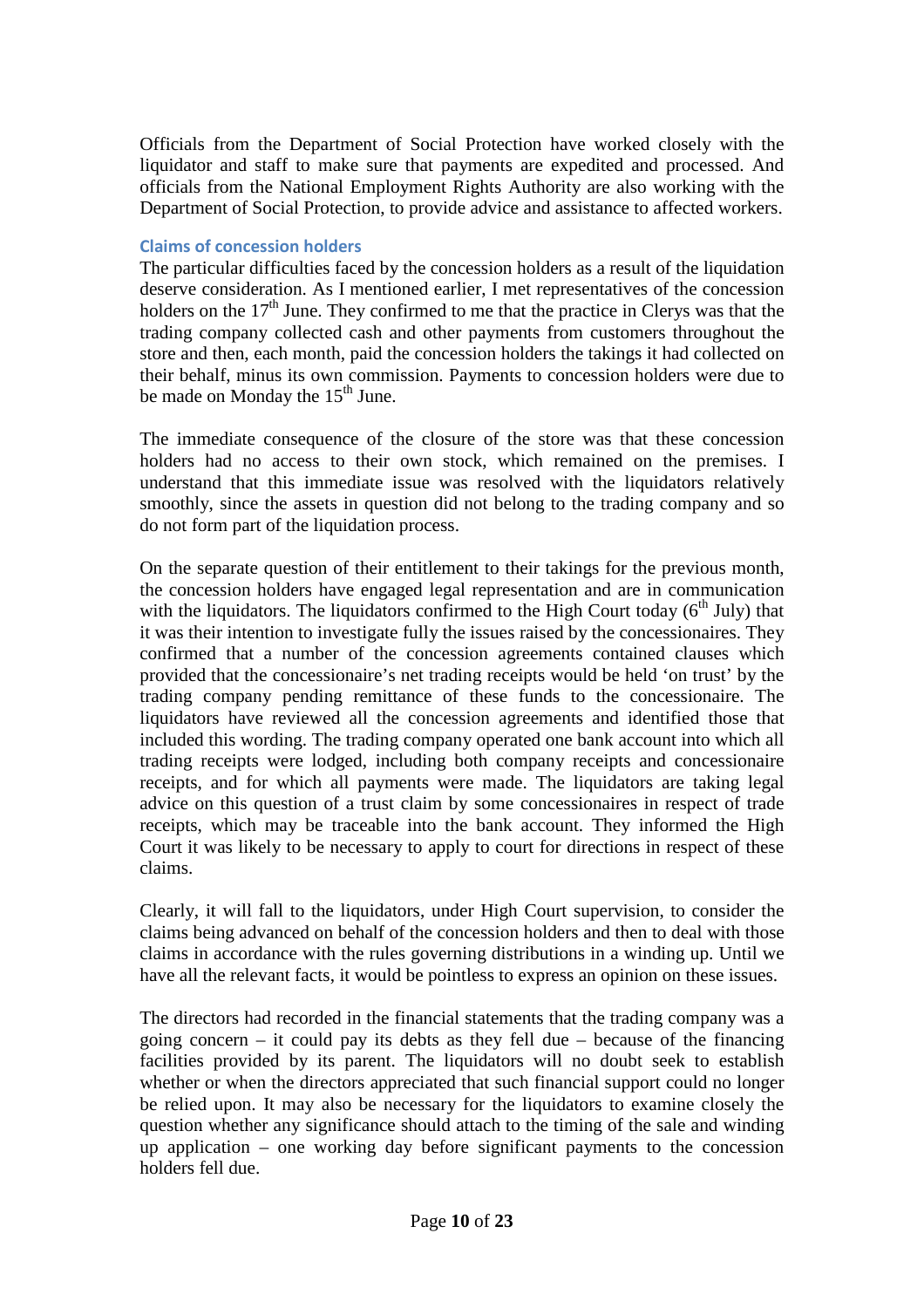## **Relevant issues**

It cannot be disputed that the sequence of events I have outlined presents, from the perspective of Clerys' employees and their families, and from that of the concessionaries, their employees and their families, a personal disaster. It may well be that those involved have an explanation for the manner in which the closure of the store was executed and in which those dependent upon Clerys for their livelihoods were advised of that fact. It appears that the affair was, to say the very least, handled in a grossly insensitive manner which showed scant respect for those so adversely affected by this course of action.

Concerns have been publicly expressed that this occurred in the context of a '*property play'* and that, while the insolvency of the trading company leaves many suffering significant financial loss, a valuable asset has been seemingly decoupled from the trading company depriving creditors of recourse. Whether this proves to be the case depends on a range of facts which  $-$  if the issue arises  $-$  are properly addressed by judicial determination or appropriate inquiry.

However, it is important to consider both the level of protection provided by our laws to workers in these scenarios and to address whether the law provides remedies that are generally adequate to ensure that assets that ought properly to be available for creditors are in fact so available. As I have already made clear, in identifying these provisions I am not addressing the particular question whether specific parties may have valid legal claims against any specific person or entity.

## **Worker protection**

#### **Statutory payments**

The legislation in this area is concerned with ensuring minimum rights, underwritten by the Exchequer, while allowing the parties to agree more substantial or enhanced terms. There can, however, be no such agreement if the employer is insolvent and so cannot fund any additional payments.

First, where jobs are lost due to the closure of a business, the Redundancy Payments Acts 1967–2012 provide a statutory minimum entitlement to redundancy payments for employees who have a set period of service with that employer. Statutory redundancy is a lump-sum payment, based on the pay of the employee.

Any employee aged 16 or over with 104 weeks' continuous service with an employer is entitled to a statutory redundancy payment of two week's gross pay per year of service up to a ceiling of  $\epsilon$ 600 per week plus one week's pay, also subject to the ceiling of  $\epsilon$ 600. This payment is tax-free.

Pay refers to current normal weekly pay, including average regular overtime and benefits-in-kind, but before tax and PRSI deductions, that is gross pay.

Second, the Minimum Notice and Terms of Employment Act 1973 requires employers to give notice of termination, or otherwise to pay employees in lieu of notice.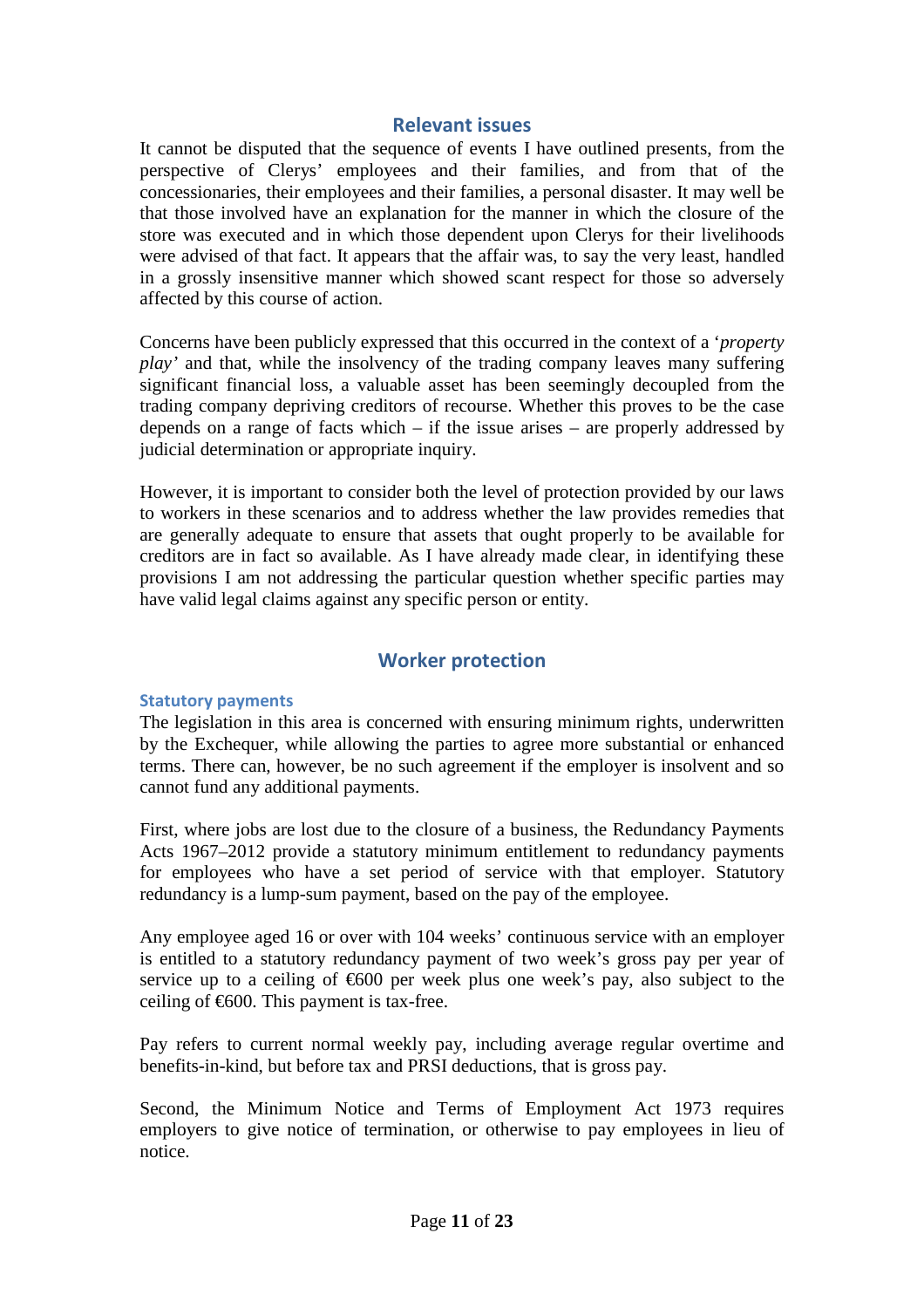Third, outstanding wages, holiday pay, commission and bonuses are protected by the Payment of Wages Act 1991.

In the first instance it is up to the employer to pay statutory redundancy. In this case, it falls to the liquidator to seek, on behalf of workers, payment from the Redundancy Payments Scheme in respect of statutory redundancy.

As regards the other outstanding entitlements, legislation provides for the payments of these by the Department of Social Protection in the event of employer insolvency. Under the Protection of Employees (Employers' Insolvency) Acts 1984–2012, subject to certain limits and conditions (including statutory time limits), money due to employees is paid by the Department of Social Protection in a range of situations, including arrears of pay, holiday and sick pay and any entitlements under the minimum notice and terms of employment, employment equality and unfair dismissals legislation.

Again, employees make their claims via the liquidator for payment of outstanding entitlements. Disputes regarding most entitlements under the Acts may be referred to the Employment Appeals Tribunal.

In relation to Clerys, as I have noted earlier, the Department of Social Protection has assembled a team of people to meet with and advise the workers in relation to their entitlements. This also includes advice about jobseeker payments, secondary payments such as rent supplement, as well as future options in relation to alternative employment, training and education.

I understand that individual meetings are being held between the liquidator and workers to determine, on an individual basis, the extent of their entitlements. And I believe the Department of Social Protection is capable of dealing promptly with individual applications submitted by the liquidator.

The situation regarding the staff employed by the concession stores is somewhat different. I have met with representatives from the 50 concessions. Many of those concessions have other outlets, and it may be the case, for example, that staff can be redeployed to other locations. I and my Department will be maintaining close contact with the concession store representatives.

I believe both Departments, NERA and the liquidators are cooperating with each other and with the workforce so as to provide smooth, efficient and humane assistance to individuals who are seeking to secure statutory entitlements at a time of sudden and unexpected need.

#### **Collective redundancies procedure**

A redundancy occurs where any individual loses his or her job, due to circumstances ranging from the closure of a business to a purely internal re-organisation. A collective redundancy, on the other hand, arises where the employees being made redundant amount in number to at least:

- 5 employees where 21-49 are employed
- 10 employees where 50-99 are employed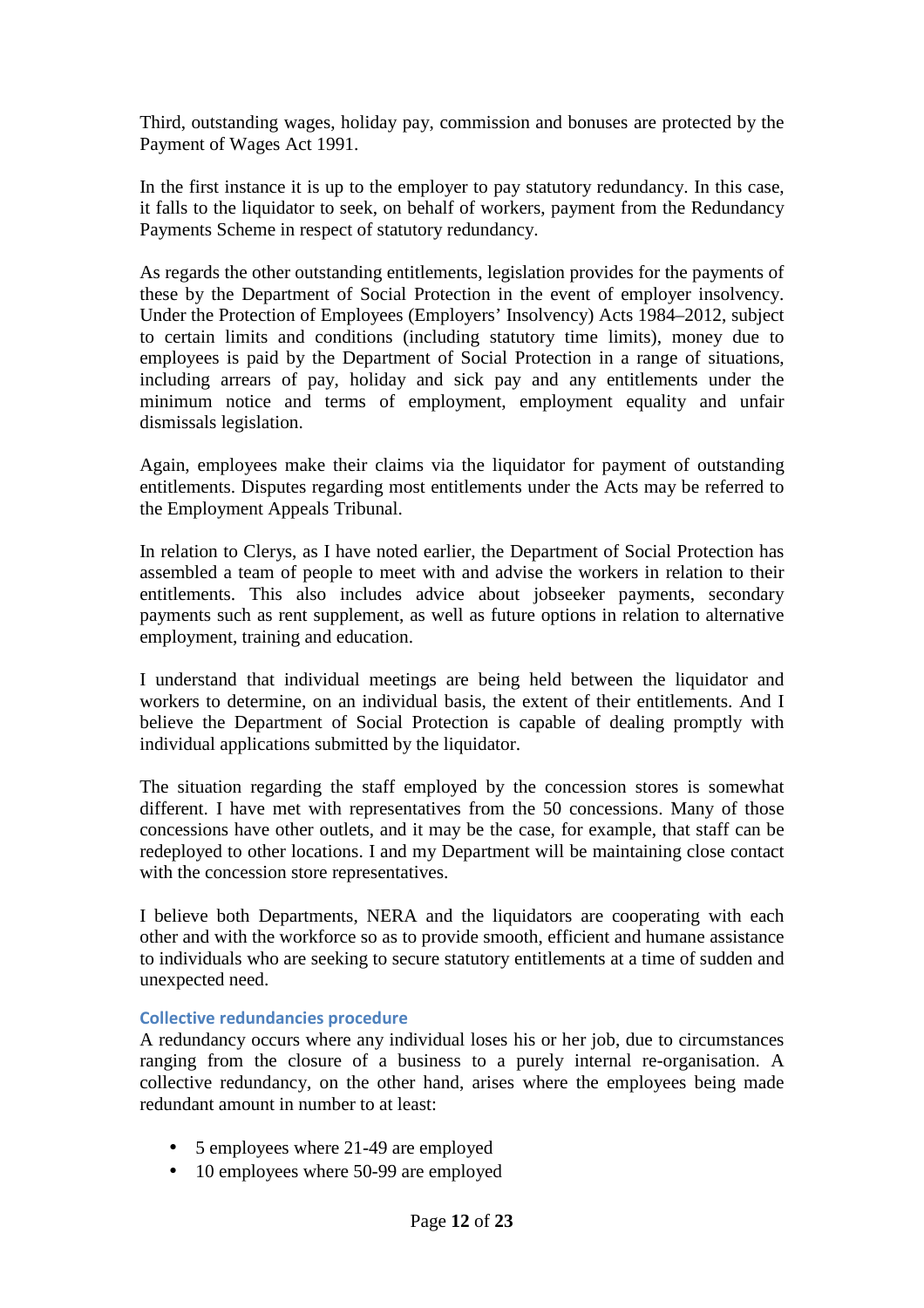- 10% of the employees where 100-299 are employed
- 30 employees where 300 or more are employed.

Under the Protection of Employment Acts 1977-2007, an employer who is contemplating a collective redundancy is obliged to enter into consultations, with a view to agreement with staff representatives. These consultations must take place at the earliest opportunity and at least 30 days before notice of redundancy is given. The aim of the consultation is to consider whether there are any alternatives to the redundancies.

The employer must inform staff representatives in writing as to:

- the reasons for the redundancy
- the number and descriptions of the employees affected
- the number and descriptions of employees normally employed
- the period in which the redundancies will happen
- the criteria for selection of employees for redundancy
- the method of calculating any redundancy payment.

The employer is also obliged to inform my Department in writing of the proposed redundancies at least 30 days before the occurrence of the first redundancy.

It has been suggested by employee representatives that the 30 day notice requirement of the Protection of Employment Act 1977 should apply to all collective redundancies, including in circumstances such as the Clerys closure, and that a failure to observe the notice period should void the redundancies and should also result in the company directors being disqualified under company law for a minimum of 5 years.

This proposal requires careful consideration in terms of its practical implications for workers, for employers, liquidators and for the State. At present, certain provisions of the Act of 1977 are expressly stated not to apply to employees in a firm whose business is being terminated in winding-up proceedings. Specifically, the provisions under section 14 (1) and (2), which make it an offence for collective redundancies to be effected before the expiry of the 30 day notice period, do not apply. This disapplication gives effect to Article 4 (4) of Council Directive 98/59/EC on the approximation of the laws of Member States relating to collective redundancies.

It is obvious, in the particular circumstances of the present case, why it was necessary to provide for such disapplication. Where an insolvent firm goes into liquidation, it can no longer trade. It can no longer accrue debts that it is in no position to discharge. It would be difficult to keep staff on books and expect them to work, merely to serve out a 30 day notice period, where the employer has no resources to pay those staff, and it would not appear to be in the interests of the staff themselves.

In addition, section 12 (4) of the Act of 1977 provides that the requirement on the employer to notify the Minister of the proposed collective redundancies does not apply in the case of collective redundancies arising from the employer's business being terminated following winding up proceedings or for any other reason as a result of a court decision, unless the Minister so requests. A question arises as to the circumstances in which the Minister might exercise his discretion to request the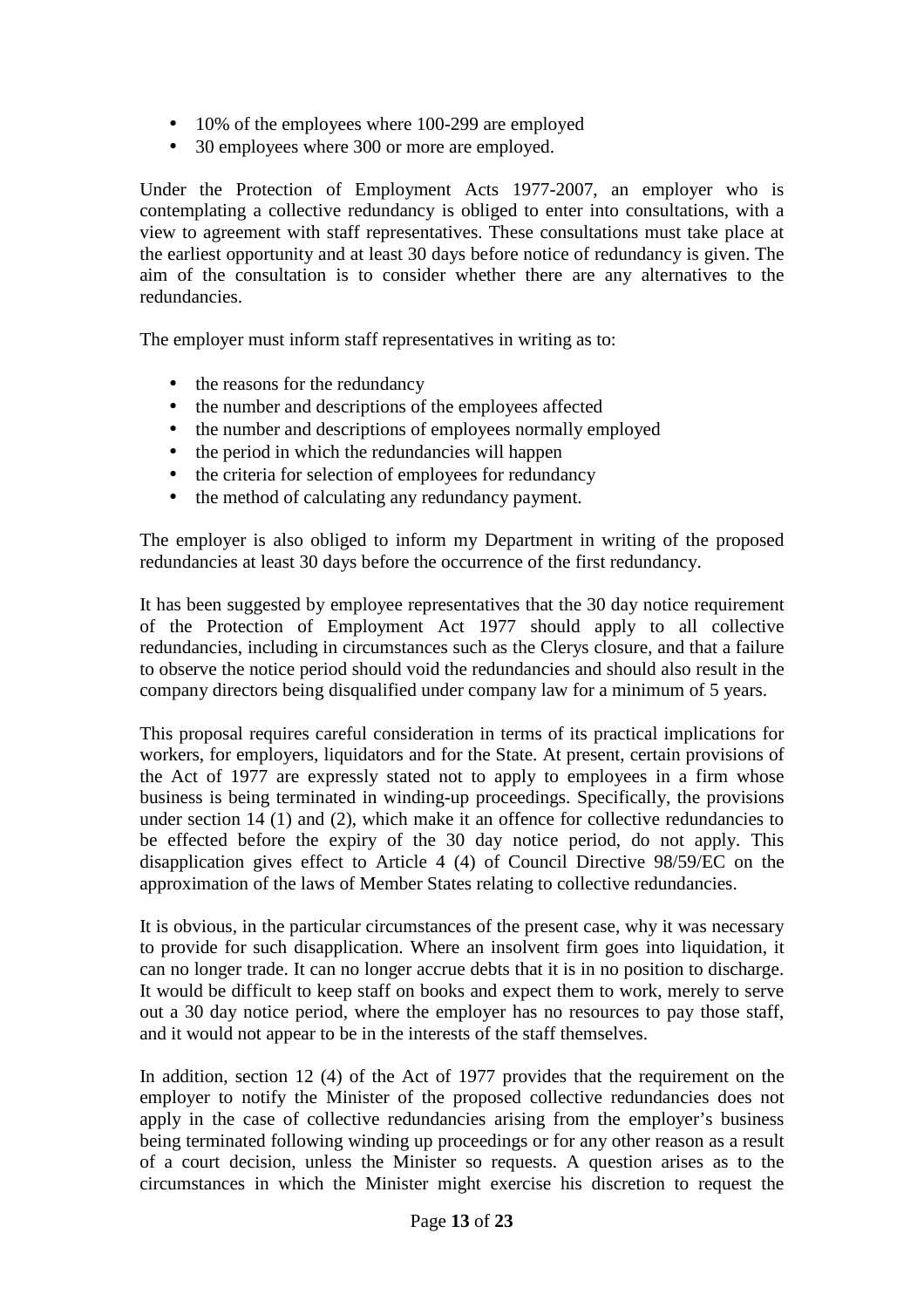employer to notify him of proposed collective redundancies. It would only appear relevant in circumstances where the business is continuing to trade under a court appointed liquidator (receiver or examiner). This was not the case here. Case law from the CJEU would support this view<sup>23</sup>.

In the present case, following announcement of the redundancies, an early priority was to ensure staff could avail of social welfare supports as quickly as possible and for this purpose to have P45s issue expeditiously. If the Minister were to require notification of the redundancies and a 30 day period of consultation with workers in circumstances where they could not be paid by the company, it was likely this would deprive them of access to P45s and to social welfare and it would inevitably have resulted in the employees not being paid by their employer, being unable to claim due benefits, and only receiving the additional wages owed through eventual claims against the Insolvency Fund.

The law provides for compensation in lieu of notice, guaranteed by the State, because serving out a notice period in a firm where wages cannot be paid would be a meaningless exercise.

Under the Protection of Employment (Exceptional Collective Redundancies and Related Matters) Act 2007, a Redundancy Panel was set up by my Department, in accordance with the partnership agreement *Towards 2016*. Collective redundancies can be referred to the panel to decide if redundancies are being imposed simply in order to replace employees with workers on lower pay or less favourable terms and conditions. These are called 'exceptional collective redundancies'. If the panel decides that redundancies were carried out for this reason, the employees concerned can take actions for unfair dismissal.

This Act does not apply to the Clerys redundancies, because there is no suggestion that the dismissed employees are to be replaced by others on less favourable terms and conditions.

## **Employees (Provision of Information and Consultation) Act 2006**

This Act implements EU Directive 2002/14/EC, on establishing a general framework for informing and consulting employees. The Act applies to employers of 50 people or more, covering every "public or private undertaking carrying out an economic activity, whether or not operating for gain".

The core provision is in section 3, conferring on employees in such undertakings a right to information and consultation – defined as "the exchange of views and establishment of dialogue".

Information and consultation can take place with employees directly or through their representatives. If an employer refuses to negotiate an information and consultation agreement, or if an agreement cannot be negotiated within 6 months, a set of Standard Rules scheduled to the Act will apply by default.

 $\overline{a}$ <sup>23</sup> (*Claes v Landsbanki Luxembourg SA* Case C-235/10)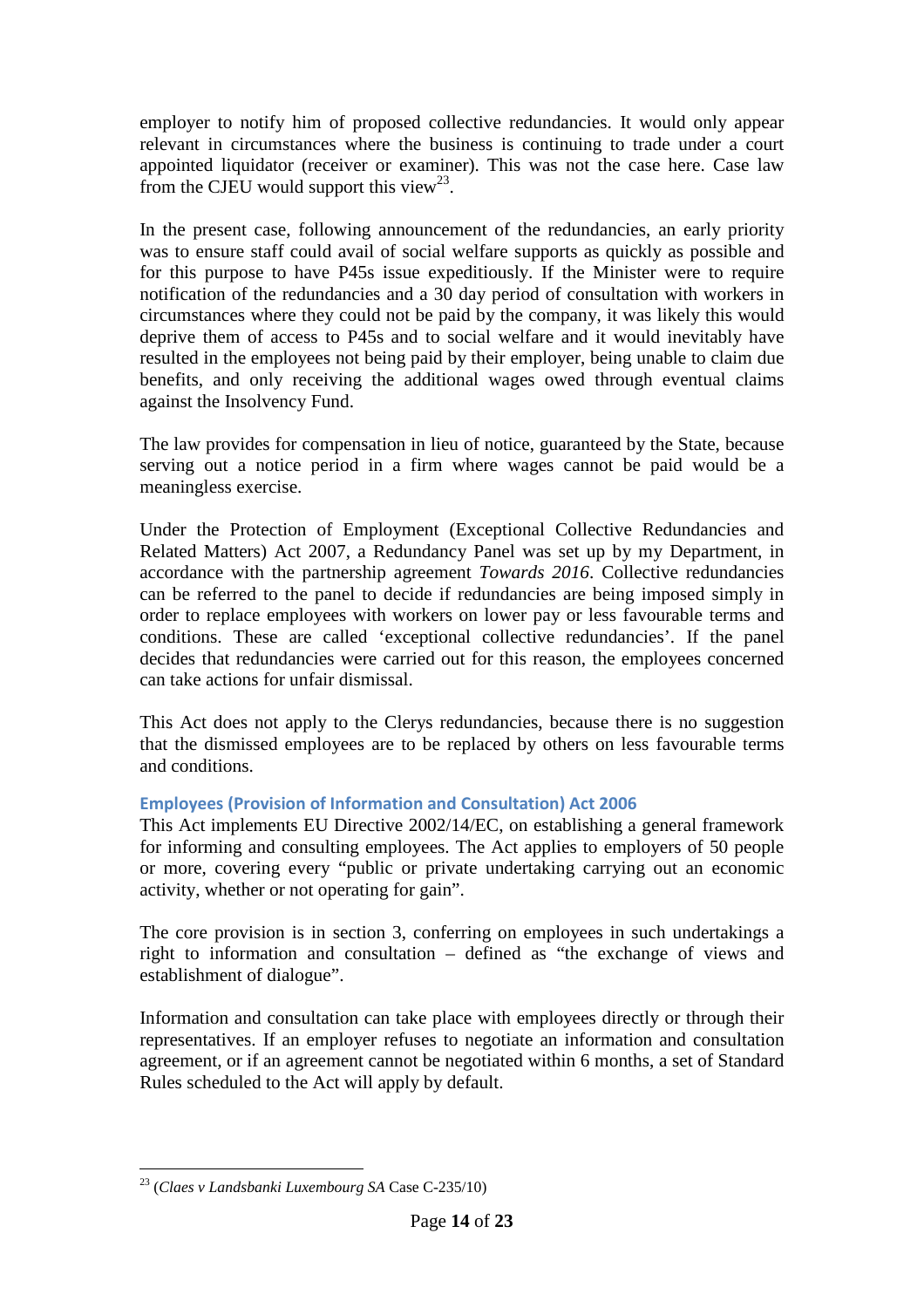Under these Standard Rules, appropriate information and opportunity for consultation is to be provided via a Consultation Forum. The areas to be covered should include –

- the recent and probable development of the undertaking's activities and economic situation,
- the situation, structure and probable development of employment within the undertaking and any anticipatory measures envisaged, in particular where there is a threat to employment, and
- decisions likely to lead to substantial changes in work organisation or in contractual relations.

Information should be given at the time, in the fashion and with the content appropriate to enable the Forum to conduct an adequate study and, where necessary, to prepare for any consultation.

However, nothing in the Act applies to any undertaking unless a written request is made by 10% of employees, to the employer or to the Labour Court, that there should be negotiations to establish information and consultation arrangements.

There was no Information and Consultation Forum in Clerys. To say this is not to make a charge of dereliction on anyone's part. It means that Clerys employees had not exercised their right to request the establishment of such a body.

It accordingly follows that the body provided for by law at which there could be engagement between management and staff on the economic and employment prospects of a business, quite simply, did not exist.

My understanding is that Clerys is by no means unique in this regard. The Act is operational in large public service bodies such as, for example, the HSE but my understanding is that its application elsewhere could best be described as patchy.

It seems that the '10% rule', the requirement for a threshold number of employees to initiate the negotiation process, is considered to be responsible for this state of affairs.

This Act might have been expected to be bring about important innovation in employment relations, by providing structured and constructive dialogue between workers and employers, to the benefit of both. For their part, IBEC have confirmed on behalf of employers that communicating and consulting with employees adds value to every organisation.

It is reasonable to query whether the legislation has lived up to expectations. I intend to invite both sides of industry to submit their views as to whether the process of engagement under Act is working and, if not, why not.

#### **Transfer of Undertakings Regulations**

The European Communities (Protection of Employees on Transfer of Undertakings) Regulations 2003 apply where a business is sold and a new person or company becomes employer. The purpose is to ensure that the new employer takes on the existing staff of the business. The terms and conditions, and the employer's contractual obligations, are automatically transferred to the new employer. From the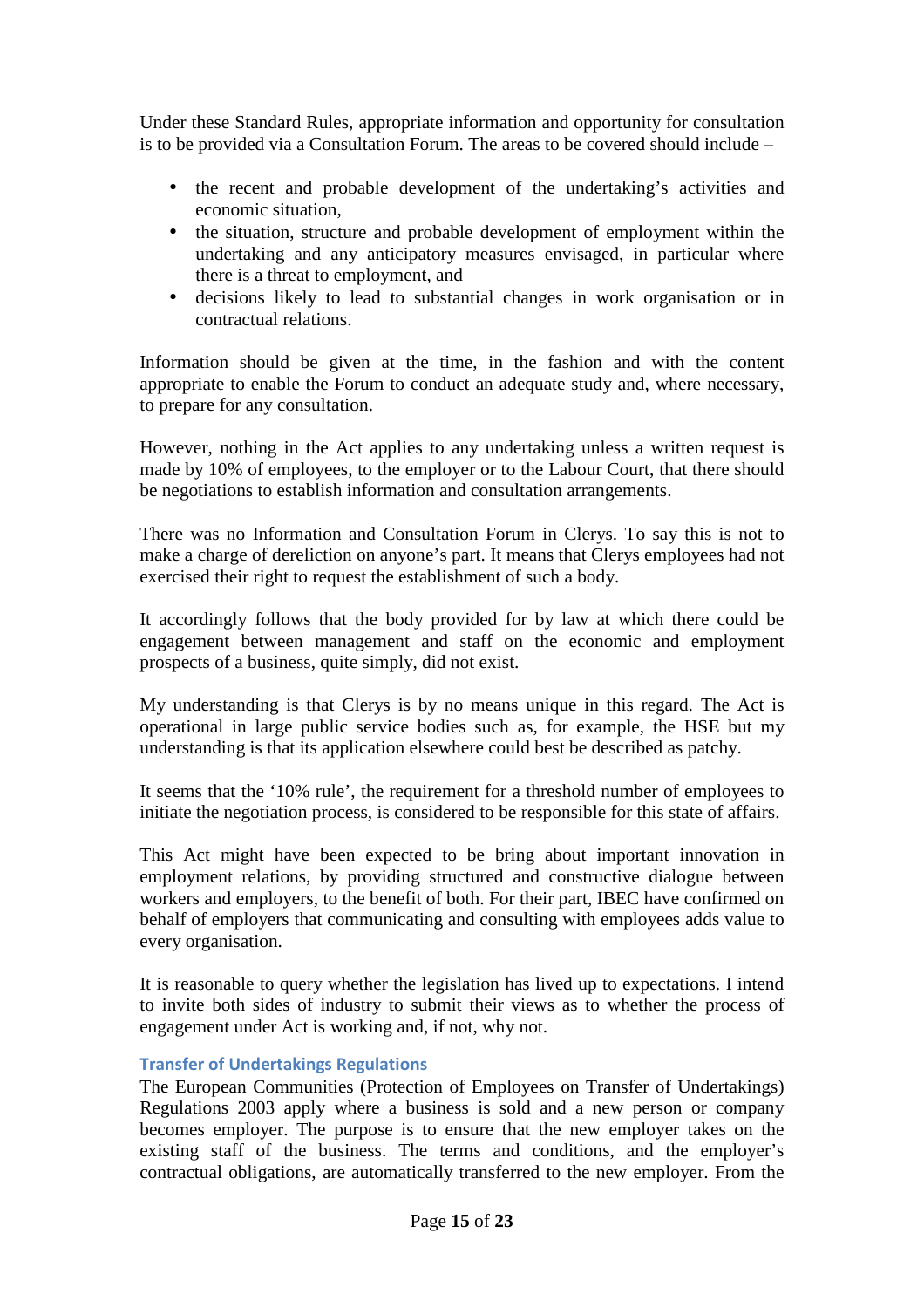employees' point of view, there is continuity of employment, even though they are transitioning to work from one employer to another.

It will be recalled that the Clerys workers benefitted from these regulations in 2012, when ownership of the firm transferred to the OCS Group.

There is no need for the protection given by these Regulations where the same employer remains in existence after a transfer, because there is no risk of contractual continuity being affected.

These Regulations did not therefore apply to the purchase of the OCS Group by Natrium, because the workers' employment contracts were with the trading company, which remained in existence, and so those contracts were unaffected.

While obviously the staff were affected by the liquidation of the trading company and the redundancies that immediately followed, this was not a result of any breach of continuity in their employment or their contractual terms and conditions. In fact, redundancy pay and the other statutory entitlements of the staff were all calculated by reference to the continuous nature of their employment in Clerys.

#### **Conclusion on worker protection**

What happened in Clerys was very shocking. I am unaware of any explanation from those involved as to why it was believed necessary to treat them in the manner I have described above.

But I want to be clear about this. There is no evidence that what happened is due to any discernible failure of our employment laws or a failure on the part of any State body.

Indeed, in economic terms the State may well turn out to be the biggest loser in this transaction. In acting as – in effect – the statutory undertaker for the liabilities of the trading company to its employees, the Department of Social Protection will pay out very significant sums of money over the coming weeks.

For that reason, that Department will have perhaps a particular interest in the second issue I consider, the application of company law to an insolvency such as this. This is because, as I have said, in a winding up the liquidator seeks on behalf of workers payment from that Department in respect of their entitlements, since they cannot be met from company funds.

At this stage section 10 of the Protection of Employees (Employer's Insolvency) Act 1984 comes in to play. The section is headed "Transfer to Minister of certain rights and remedies". The section provides that, where the Minister makes payment to an employee in respect of claims not paid by the insolvent company, then the rights and remedies of that employee in respect of those claims become rights and remedies of the Minister. This includes the employee's right to be paid in priority to other debts.

In other words, the Minister for Social Protection steps into the shoes of the employees and herself becomes a creditor in the liquidation.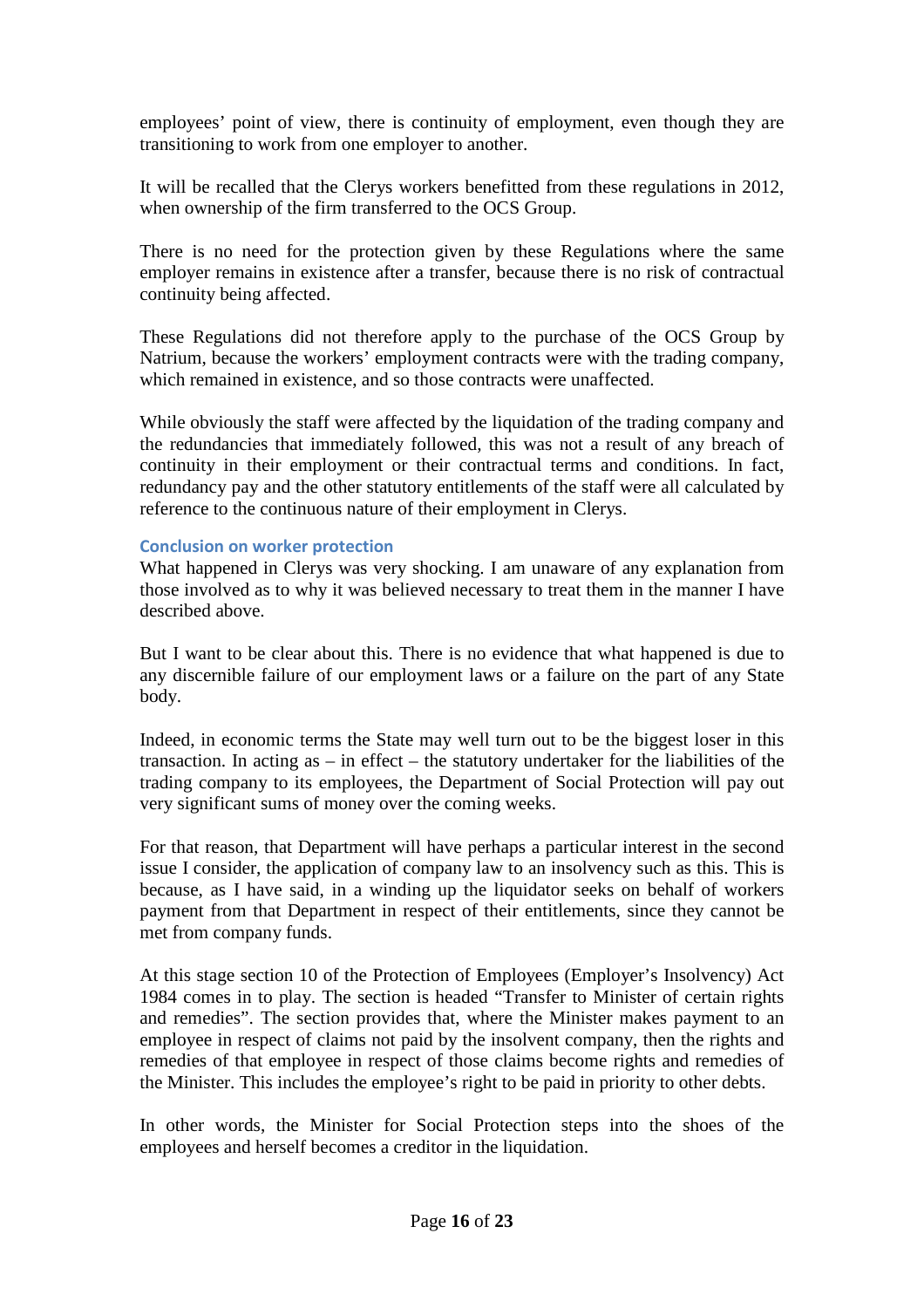## **Company law**

In the context of the issues arising from the demise of Clerys, the implications of two particular features of company law fall to be considered: directors' duties and certain aspects of the law relevant to the collection of a company's assets in a liquidation.

#### **Directors' duties**

 $\overline{a}$ 

Part 5, chapter 2 of the Companies Act  $2014^{24}$  deals with directors' duties. Generally speaking, for example, a director should –

- act in good faith in what he or she considers to be the interests of the company
- act honestly and responsibly in relation to the conduct of the affairs of the company
- not restrict his or her independent judgment
- exercise care, skill and diligence
- have regard to the interests of its members.

In addition, the law imposes a duty on directors in relation to company employees. Section 224 is headed "Directors to have regard to interests of employees". It provides that the matters to which directors must have regard in the performance of their functions include the interests of the company's employees in general, as well as the interests of its members.

The section makes it clear that the duty to have regard to employees' interests is among the fiduciary duties which are owed by directors to the company, and to the company alone. It is enforceable in the same way as any other fiduciary duty owed by a director to the company. This means that, in an action for breach of a duty owed to the company, the company itself is usually the appropriate plaintiff  $-$  or, if the company is in liquidation, its liquidator.

Section 229 may also be relevant. It states that a director may, unless the company's constitution provides otherwise, become a director of a subsidiary. It also states, however, that such an appointment cannot override the separate statutory duties he or she would then owe to each company separately.

A full investigation of the facts and events leading up to the winding up of the trading company will disclose the extent to which these duties, and the other obligations imposed upon directors as now comprehensively recited in section 228, were observed in this case.

 $24$  All the company law provisions I refer to in the context of liquidations are as contained in the Companies Act 2014. In respect of anything that occurred before that Act came into operation, there are equivalent sections in the Companies Acts 1963-2013. There are some differences between the provisions of the new legislation and the old Acts but, so far as relevant to the issues under discussion in this report, these are not material. The rules relating to directors' duties are recited comprehensively in statute for the first time in the Companies Act 2014, although the obligations of directors to consider the interests of employees appeared also in the Companies Act 1990. Before the 2014 Act, the content of directors' duties were defined by judicial decision.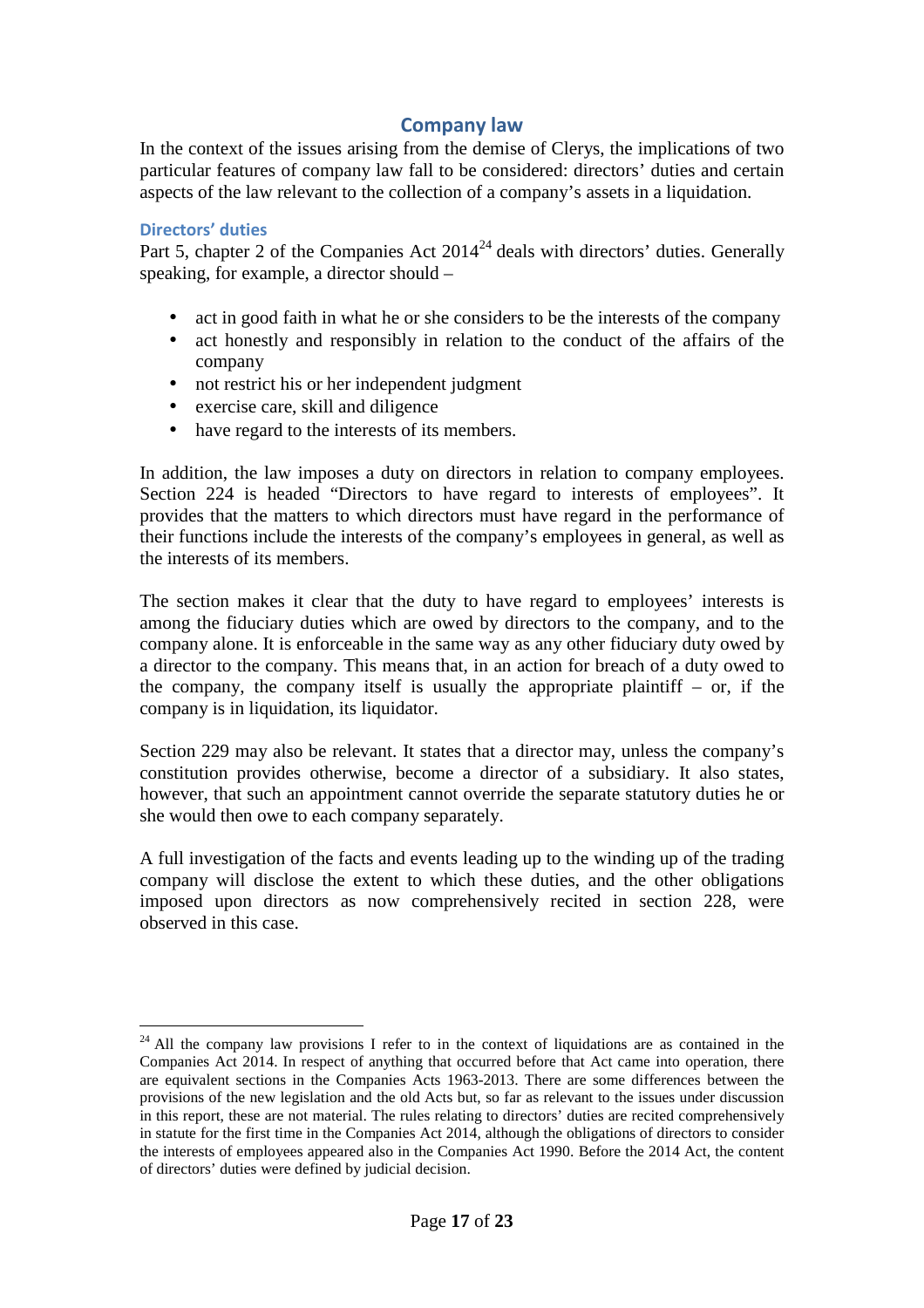#### **Collecting the assets of the trading company**

In a liquidation certain fundamental and to some extent competing principles of company law are involved.

On the one hand, it is a core proposition of law that a company is an artificial legal entity that exists separate and apart from its members, the shareholders. Its assets are not their assets and its liabilities are not their liabilities.

Where a trading company is profitable, then its profits are available for distribution among the shareholders. If it is loss-making, then the shareholders' liability to make good those losses is limited, to a purely nominal amount.

Indeed, the law requires a limited company to have the word 'limited' included in its name precisely in order to serve as a warning to third parties that its shareholders have only a limited liability for the company's debts.

A corollary aspect of this is the common and legitimate business practice of using the principle of the separate corporate identity of every company so as to create group structures, involving holding and subsidiary companies. This is not an unusual or controversial arrangement. A company may organise and conduct its business through subsidiaries, as it sees fit.

At the heart of company and commercial law, therefore, is recognition and respect for these principles of the separate legal identity of companies and the right of commercial enterprises to run their businesses through subsidiary and related companies, each of them a separate entity in law.

On the other hand, the law also recognises the mischief that can result from an unyielding application of the rule of separate corporate identity, particularly the separate identity of parents and subsidiaries in a web of corporate holdings.

To this end, the Companies Act 2014 enables liquidators and creditors of a company in liquidation, in different circumstances, to have recourse to provisions that allow assets transferred from a company to be recovered and creditors' interests protected.

I have as yet no reason to believe that these provisions are ineffective in striking a reasonable balance between the proper promotion of limited liability on the one hand, and ensuring that the distinction between companies that are functionally a single entity is not misused, on the other. Of course, if it emerges that the law does not properly strike that balance, it will be necessary to review these provisions.

Provisions relevant to the powers of the Courts to ensure all assets that ought properly be made available to the creditors of a company are clawed back for their benefit and breaches of the law by directors remedied, include the following.

• The right to bring proceedings in the course of winding up a company against the directors of that company for breach of duty.<sup>25</sup>

 $\overline{a}$  $25$  Section 612.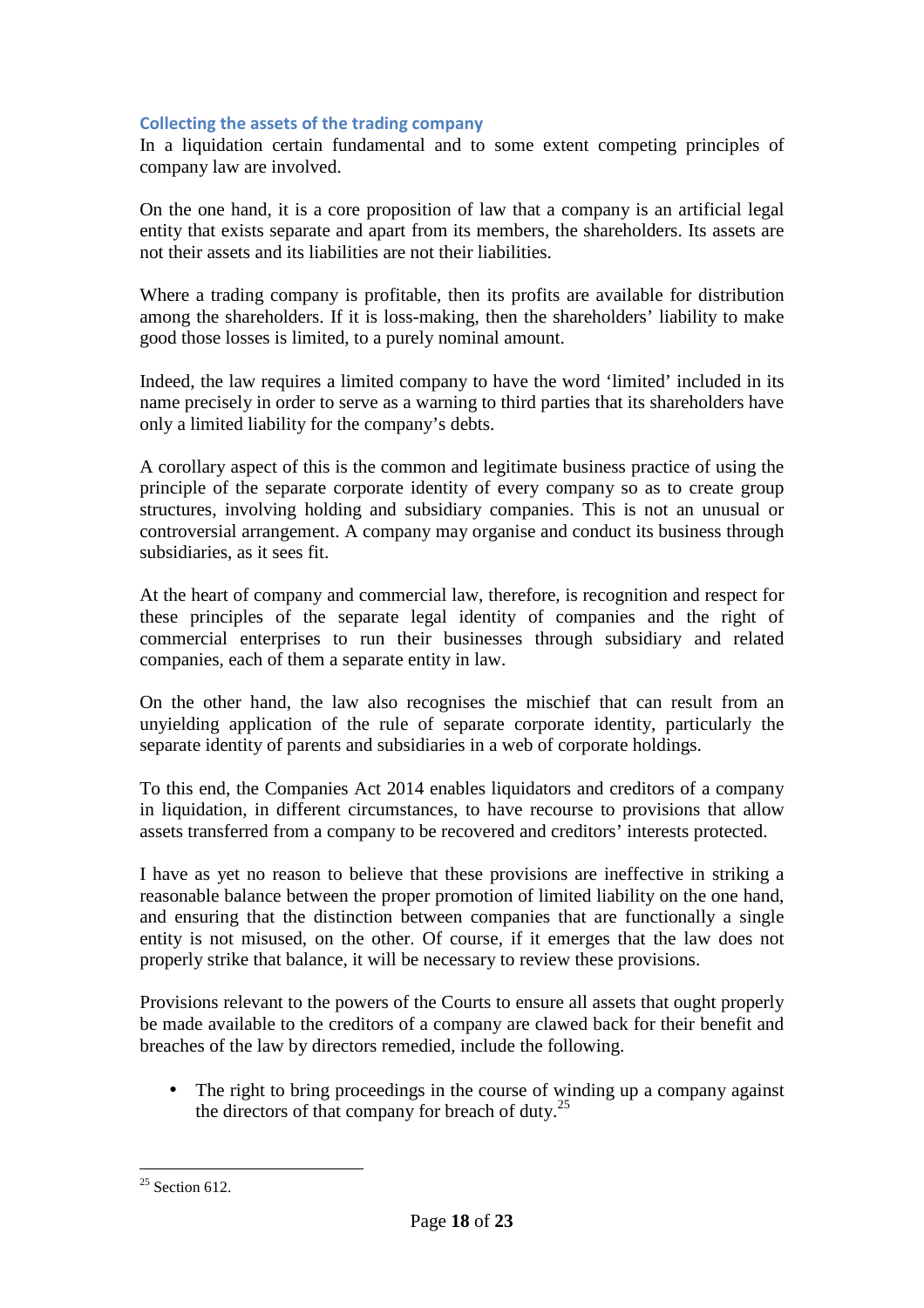- The entitlement to bring proceedings against the directors of a holding company on grounds, *inter alia*, of breach of duty in relation to the subsidiary.<sup>26</sup>
- The ability of the Court to impose liability upon officers of the company who are knowingly a party to the carrying on of the business of the company in a reckless manner, including in certain circumstances the contracting of debts by persons who did not honestly believe on reasonable grounds that the company would be able to pay the debt when it fell due for payment as well as its other  $debts.<sup>27</sup>$
- The power of the Court to order the return of assets of a company being wound up which have been improperly transferred.<sup>28</sup> This arises where property of a company is disposed of and the *effect* (but not necessarily *the intent*) of the disposal was to perpetrate a fraud on the company its creditors or members.<sup>29</sup>
- The power of the Court to set aside transfers of assets in favour of certain persons occurring within a period of two years prior to the liquidation.<sup>30</sup>

It is not for me to speculate whether any of these provisions will have a role to play in the situation that has presented itself in Clerys. However, I believe it is important to observe that those in control of different companies within a group can lose their entitlement to insist on the rigid separation of those companies in all circumstances.

#### **Section 599**

Specifically, the Companies Act 1990 introduced a means by which a liquidator, or a creditor or contributor, can bolster the assets of the company being wound up by applying to the court for an order directing that a 'related' company should contribute to its debts.

This can bring about a potentially quite dramatic 'piercing of the corporate veil' that otherwise gives each company in a group a separate legal identity. It seems that New Zealand is the only other jurisdiction in the common law world with a comparable statutory provision. There seem to be no reported cases considering in detail the proper application of the Irish section.

The section is now re-enacted as section 599 of the Companies Act 2014. Under the section, in deciding whether it is just and equitable to make an order, the court has regard to –

- the extent to which the related company took part in the management of the company being wound up;
- the conduct of the related company towards the creditors of the company being wound up;

 $\overline{a}$  $26$  Section 613. The provision defines the relationship between holding company and subsidiary in the present tense ('*if, in the course of winding up a company which* is *a subsidiary of another company, it appears that ...* ').

Section 610.

 $28$  Section 608.

<sup>29</sup> *Le Chatelaine Thudichum Ltd v. Conway* [2010] 1 IR 529; *Re Devey Enterprises Ltd. v. Devey* [2012] 1 IR 127.

 $30$  Section 604.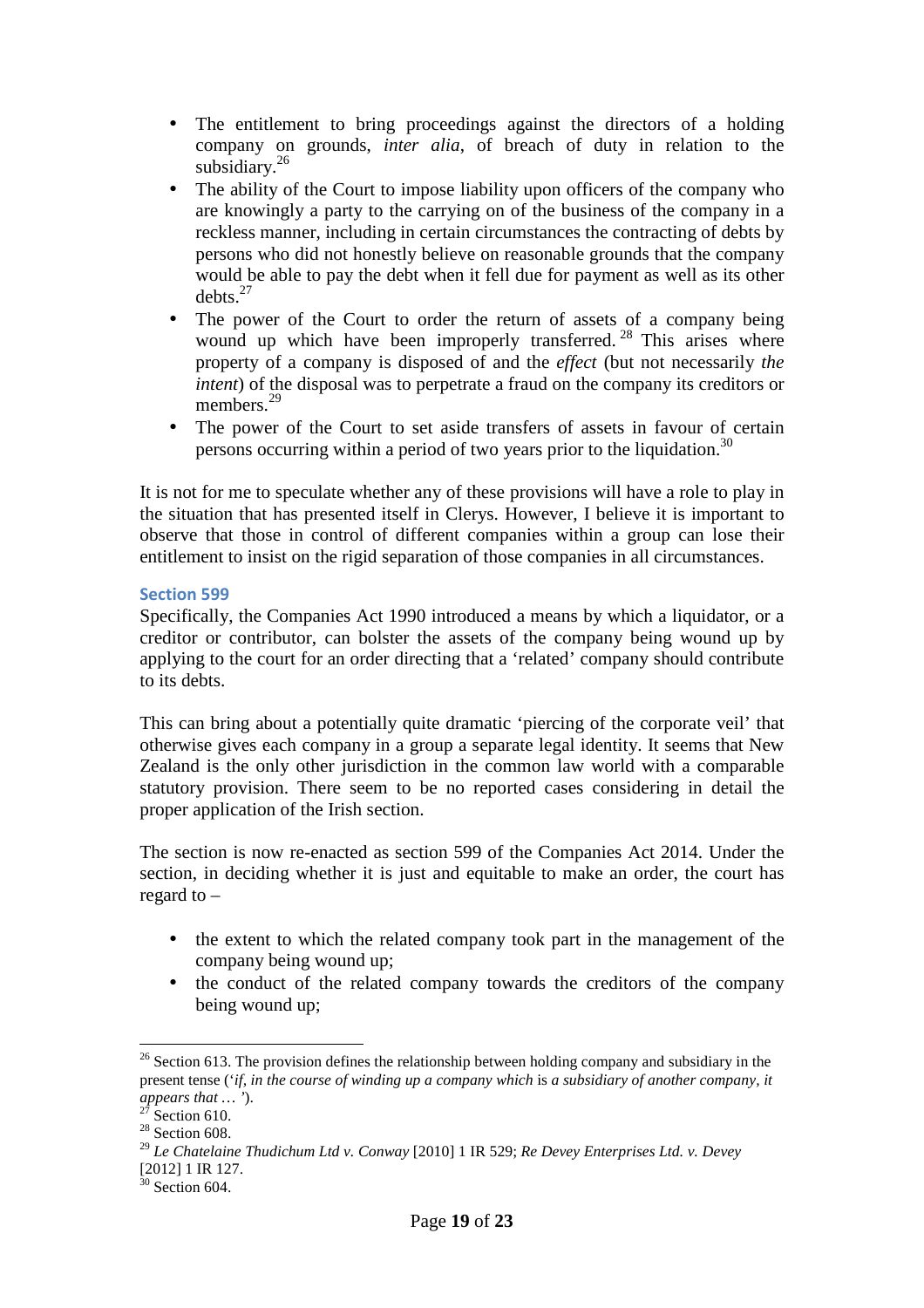• the effect which the order would be likely to have on the creditors of the related company.

An order is not to be made unless the court is satisfied that the circumstances giving rise to the winding up of the company are attributable to the actions or omissions of the related company.

The section states that it is not just and equitable to make an order if the only ground for making the order is the fact that the company was related, or that creditors of the company being wound up had relied on the fact that another company was related.

In the Dáil Committee on the Bill, on the  $6<sup>th</sup>$  March 1990, the then Minister Des O'Malley said of the section (which was at that stage section 118 of the Bill):

"I think I should say a few general words about section 118 to try to put it into context because it is, perhaps, a bit more difficult to follow if you do not have the context. We are all aware of situations that can or do arise with groups of companies whereby the separate legal identity of each member of the group is really only a facade, with the various group companies being run by the same people, effectively, as one company. The courts have, in recent years, shown an increasing willingness to lift the veil of separate legal identity in such circumstances and all we are really doing here is setting this within a statutory framework. Section 118, therefore, will enable the court, on the application of the liquidator or a creditor or contributory of any company that is being wound up, to order that any related company should pay to the liquidator an amount equivalent to the whole or part of all or any of the debts provable in the winding-up.

"Let me say, however, this will not lead to any automatic stripping away of the separate legal identity of related companies. On the contrary, it is clear from the section that the mere fact that the companies are related will not be a ground for an application under the section. The power of the court here will be discretionary, first, whether to make a related company liable in the first place and, secondly, the extent to which it should be made liable. The basic test that the court will apply is the familiar just and equitable one. Subsection (2) follows on from this and gives guidelines for the court to follow in this respect, while subsections (3) and (4) specify various situations where the court cannot make an order …

"[Replying to John Bruton TD:] I would suggest that he look at section 30 of the Companies (Amendment) Act, 1980 of New Zealand, where a new section 315a is inserted by that section of the New Zealand Act, and it is very similar to this one. This section largely codifies into statutory form, or is intended to, a number of judgments which have been delivered in the High Court and the Supreme Court here in recent years. The chief one is from a judgment of Mr. Justice Costello in *Power Supermarkets Ltd v. Crumlin Investments Ltd and Others*, delivered on 22 June 1981."

While the section is certainly very similar in its terms to what is now section 271of the New Zealand Companies Act 1993, it also echoes, as Deputy O'Malley said,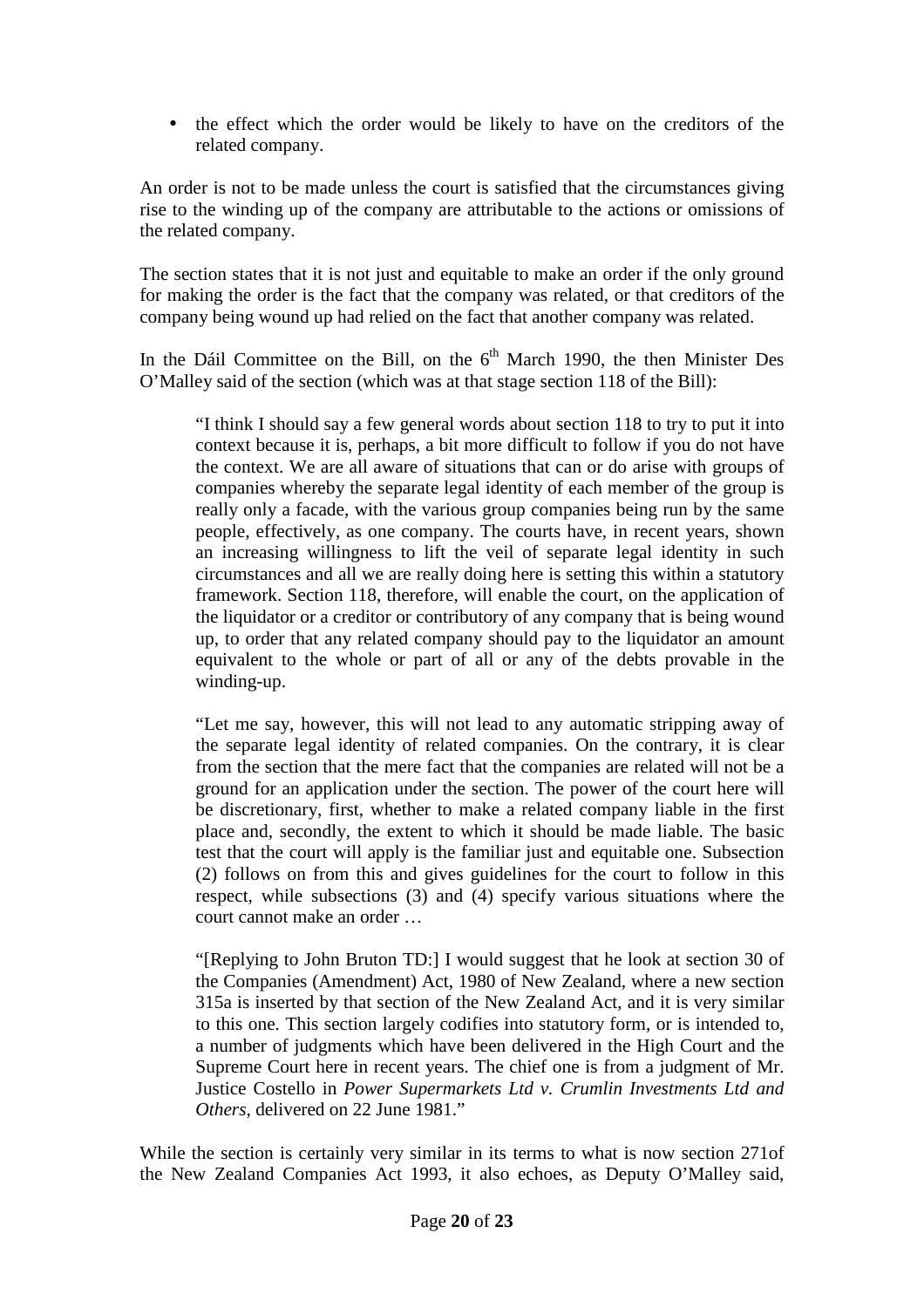earlier and indeed subsequent case  $law<sup>31</sup>$ . Section 599 gives specific and detailed statutory expression to the principles expressed in this case law.

As I noted, we still await an authoritative Irish judgment on the circumstances in which a contribution order will be made as between related companies. What we do know, however, is the legislative policy behind the provision. The similar New Zealand provision had its origin in a recommendation in the 1973 Final Report of the Special Committee to Review the Companies Act (the Macarthur Committee), responding to a submission that in at least two recent cases well-known public companies had abandoned their subsidiaries.

It is clear that a contribution order is not merely an administrative or procedural order but that it affects the substantive rights of those parties interested in the winding up of a company subject to such orders. As one New Zealand judge put  $it^{32}$ : "Obviously, it contemplates a departure from the priorities laid down in the Companies Act 1955. I think Parliament intended the Court to have the broadest discretion to effect a result which accords with common notions of fairness in all the circumstances, bearing in mind the cardinal principle of insolvency administration, that there shall be equality among creditors of the same standing."

A court, in considering making a contribution order, must determine whether it is 'just and equitable' to do so. Although the legislatures in both Ireland and New Zealand provided a number of similar factors for the court to consider, the circumstances that will amount to just and equitable remain uncertain in the absence of an authoritative Irish judgment. The New Zealand courts have discussed a number of relevant factors, including:

- whether directors of the subsidiary acted in that capacity or rather as employees of the parent
- whether they distinguished between the best interests of the subsidiary and the parent
- whether the subsidiary had financial capacity to continue to trade separately
- whether a parent's conduct had indicated that it stood behind the subsidiary.
- the interests of shareholders versus those of creditors
- the intermingled nature of the business
- whether the actions of the parent led directly to the liquidation of the subsidiary
- the group's conduct towards its creditors.

## **Duty to report on conduct of directors of insolvent companies**

It should be noted that in a winding-up of an insolvent company, the liquidator is obliged to provide, within six months of appointment, a report to the Director of Corporate Enforcement on the conduct of the directors of the company and to assist the Director in carrying out his functions $^{33}$ .

 $\overline{a}$ <sup>31</sup> Power Supermarkets Ltd v Crumlin Investments Ltd (Unreported, High Court, Costello J, 22<sup>nd</sup> June 1981); *Fyffes plc v DCC plc* [2005] IEHC 477.

<sup>32</sup> *Re Home Loans Fund (NZ) Ltd* (1983) 1 NZCLC 95,073, 95‐583.

<sup>33</sup> Section 682.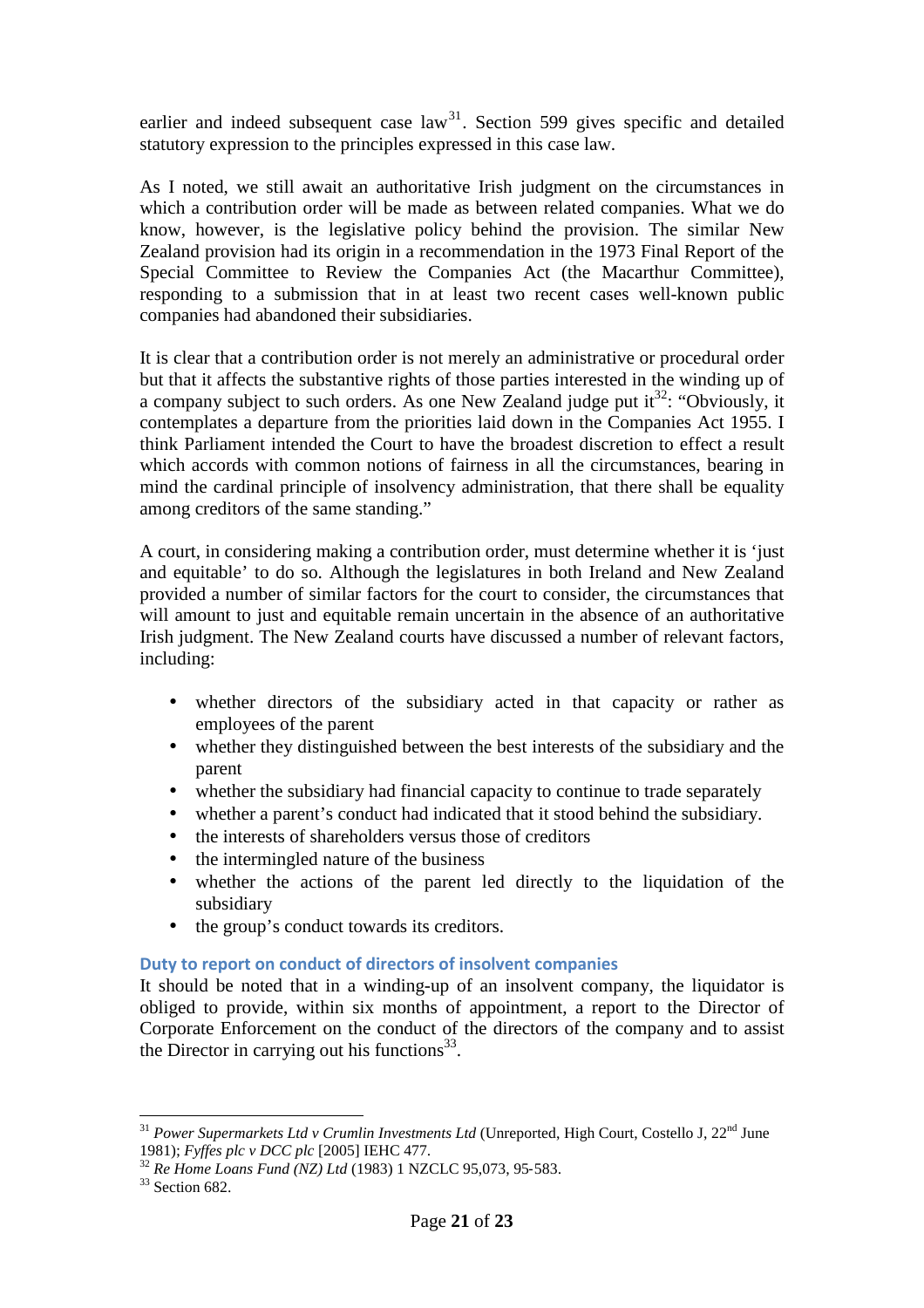The liquidator is also required to make an application to the High Court for the restriction of each of the directors of the company unless the Director of Corporate Enforcement has relieved the liquidator of the obligation to make the application<sup>34</sup>.

The Court may order that the person who is the subject of the declaration should pay the cost of the application and the whole of the costs and expenses incurred by the applicant in investigating and collecting evidence in respect of those matters.

## **Conclusion**

Companies go out of existence through the process of being put into liquidation. Company assets are collected and disposed of and the resulting proceeds are applied in discharging company debts and liabilities. Certain claims such as taxes and some payments to employees are ranked in priority and must be paid before all other debts,

Naturally, where a company is insolvent, not all creditors will be paid in full. Hence the importance of ensuring that there has been fair dealing with the company's assets and that all property that should be available to the liquidator can be used to discharge the company's debts.

The provisional liquidators in this case are acting under the valid authority of the High Court order appointing them. Statutory obligations under Part 11 of the Companies Act 2014 are imposed on the liquidators. The High Court will supervise the liquidation in the ordinary way.

In an appendix to the report of the joint provisional liquidators handed into court on the  $6<sup>th</sup>$  July, under the heading "Matters to be investigated", they stated that they have received correspondence from concession holders and creditors raising issues of concern, including payments to and any transactions with associated or related companies in the lead up to the winding up petition; the conduct of the directors of the trading company in the lead up to the presentation of the winding up petition; recent payments from the trading company's bank account; and the application of the proceeds of insurance claims made following the flooding of the Clerys store in 2012. They stated that: "If appointed as liquidators we will conduct a comprehensive investigation of the above matters and investigate the conduct of all persons who acted as Director of the Company within 12 months prior to the liquidation."

I would stress that the reference to investigating the conduct of directors is a reference to a normal function of a liquidator of an insolvent company, under sections 682 and 683, noted above. The High Court ordered that both Mr Brydie and Mr Conney, who had served as directors of the trading company for less than one day, and its previous directors should make and file in court a statement as to the affairs of the company.

We are at a very early stage in the Clerys liquidation and, as I have been at pains to emphasise, the full facts have yet to emerge and explanations from those involved have yet to be heard.

 $\overline{a}$ 

 $34$  Section 683.